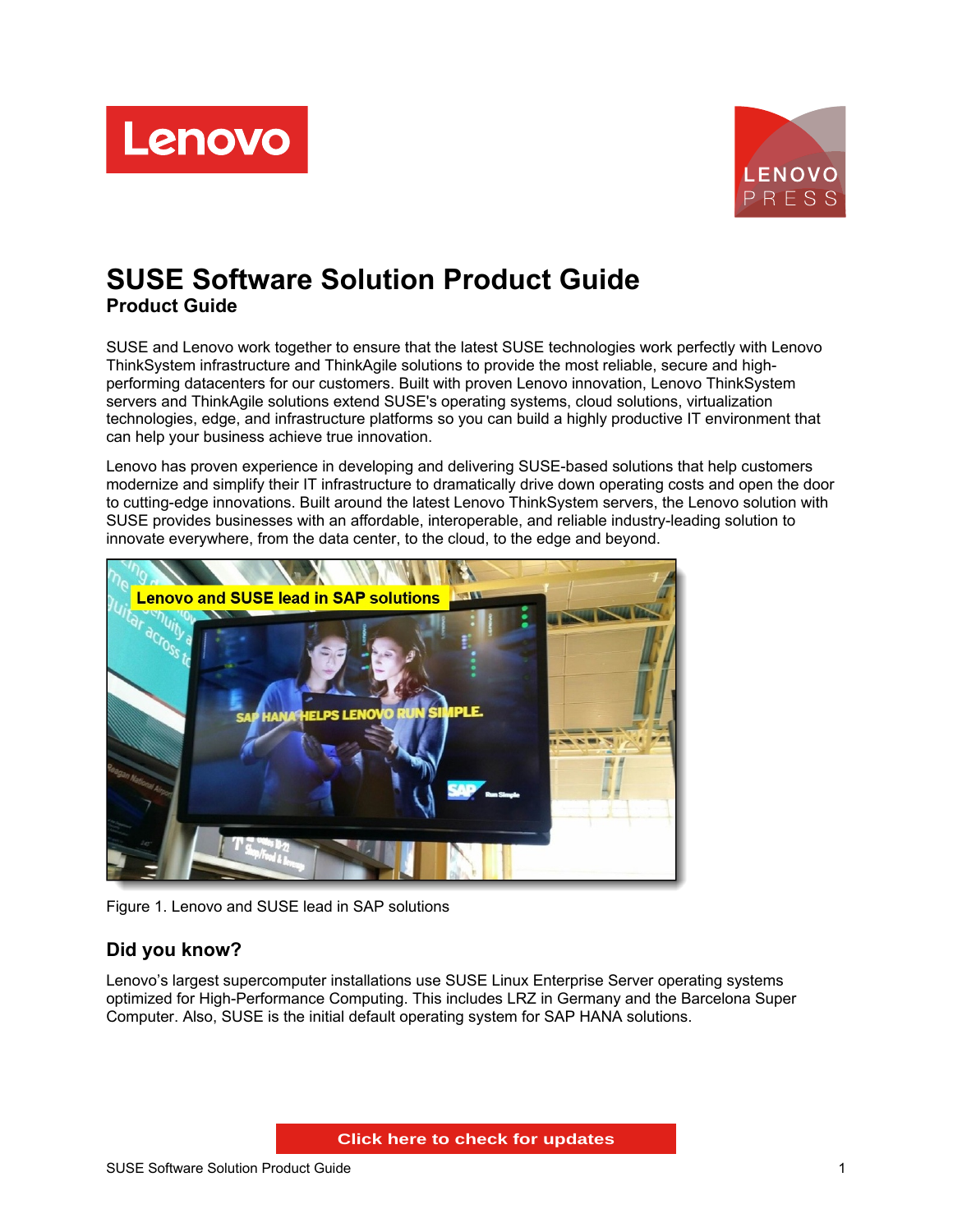# **Why buy SUSE subscriptions from Lenovo?**

Lenovo offers various types and forms of SUSE subscriptions so organizations and partners can leverage best in class Lenovo servers to build agile IT infrastructure that is reliable, secure, and high performing. Choosing a SUSE OEM subscription from Lenovo for most customers is **the simplest and most costeffective approach**. SUSE subscriptions from Lenovo are specifically pre-tested and optimized to install on Lenovo servers. Lenovo offers support for several SUSE offerings including SUSE Linux Enterprise Server and SUSE High-Performance Computing, giving customers a single point of support for their datacenter with better pricing than they can get from normal SUSE distributors.

With a history of technical collaboration, SUSE and Lenovo consistently deliver innovative joint solutions for the data center. Lenovo's leadership in reliability, customer satisfaction, and performance, combined with SUSE's reputation in software, continues to deliver innovative data-center solutions and lower total cost of ownership for our joint customers.

With Lenovo, customers have access to decades of datacenter expertise, industry leading support services and the option to leverage Lenovo consultative, professional, and managed service offerings. Lenovo provides customers with the best solution to generate the business results they are looking to achieve, while leveraging a single partner for all aspects of support and services.

### **Support levels**

Lenovo sells SUSE subscriptions that offer either Lenovo support or SUSE direct support. The advantage of the Lenovo support options is that they all offer 7x24 support at significantly lower cost than vendorprovided support options. Support from SUSE comes in two options: Priority subscriptions or Standard subscriptions.

- Priority subscriptions have support offered  $7x24$  seven days a week, 24 hours per day
- Standard subscriptions have support offered 5x12 Monday to Friday, local business days, typically offered from 8:00 AM to 8:00 PM local hours

### **SUSE Linux Enterprise Server (SLES)**

This section describes the subscriptions available for SUSE Linux Enterprise Server (SLES) supported by world-class Lenovo Services.

SLES is available in the following deployment scenarios:

- **SUSE Linux Enterprise Server (SLES) Physical or Virtual Node:** This is the basic SLES x86 Linux Operating System (OS) is sold in a single 2-socket subscription. This subscription supports either two physical sockets of SLES or two virtual machines using SLES.
- **SUSE Linux Enterprise Server (SLES) Virtualization Unlimited:** This subscription offers unlimited "bare metal" SLES OS instances for virtual machines. This version includes **Live Patching**, which allows you to update security patches without rebooting machines and without waiting for your next service window. Note: This subscription does include the 1-2 socket physical server OS and unlimited SLES VMs.
- **SUSE Linux Enterprise Live Patching:** This offering allows for kernel updates in real time, and almost eliminates the need for down time during maintenance upgrades. SUSE Linux Enterprise Live Patching is a simple open-source solution that delivers live kernel patching without the need to reboot. With this subscription offering based on the kGraft project, you can perform patching without interrupting your mission-critical workloads and in-memory databases, saving the cost of downtime and increasing service availability. Because it builds on to the existing SUSE Linux Enterprise kernel infrastructure It inherits the support that is currently running on the existing infrastructure. If the server holds SUSE support, Live Patching PN requires SUSE support. If the server holds Lenovo Support, Live Patching part number requires Lenovo Support.

Customers can purchase SLES subscriptions from Lenovo through the following ways: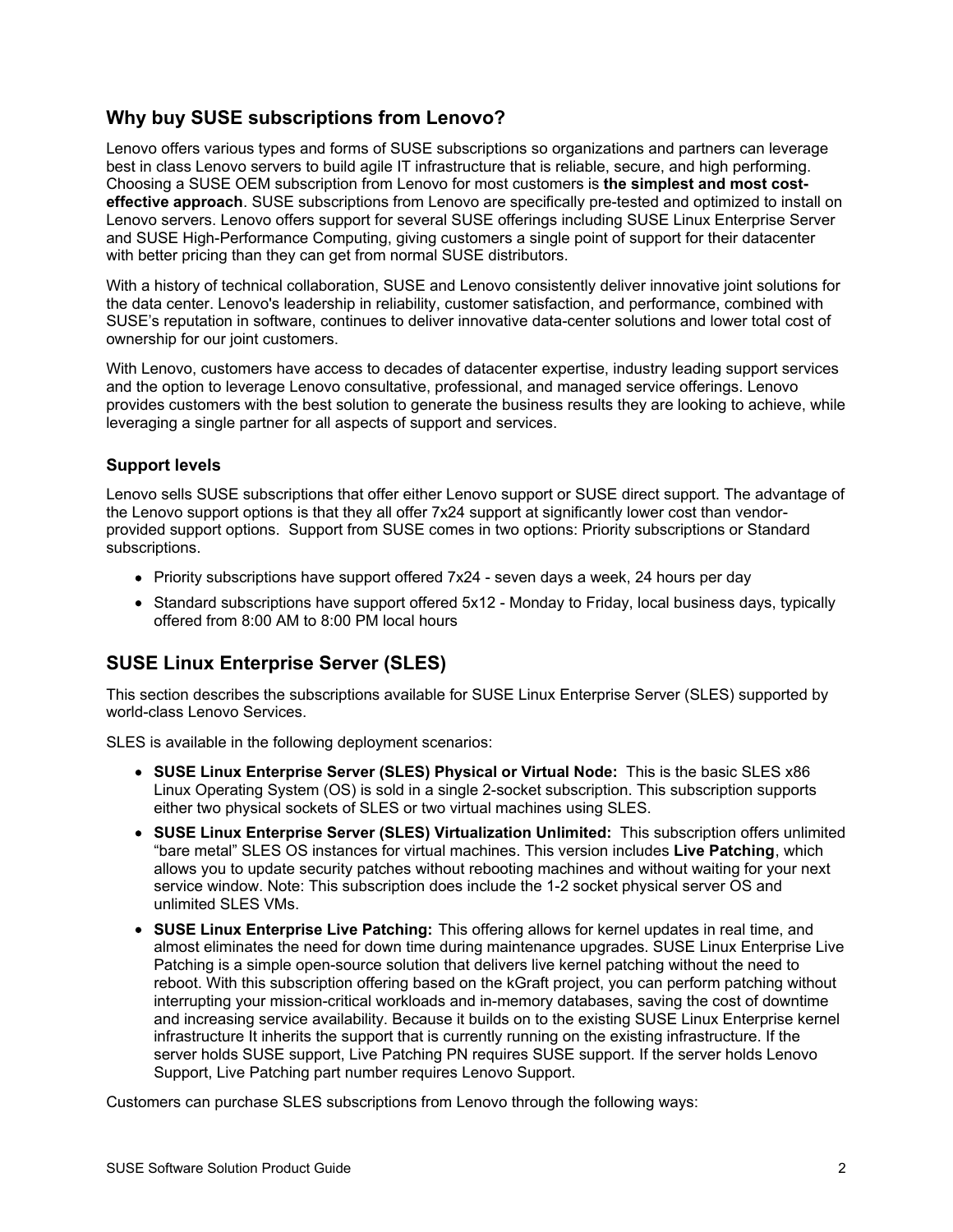- **CTO (Configure to Order)** this is the OEM subscription that is added to the Lenovo server quotes. Socket-based per Server
- **BTO (Build to Order)** this is the OEM subscription that can be added to any customer quotes. Socket-based per Server

Each SLES OS subscription can provide an OS instance for up to two sockets or two virtual machines. Other options include unlimited SLES virtual machines. A "virtualization unlimited" subscription provides both the 2-socket OS and unlimited bare metal SLES virtual machines.

The following table lists the available SLES subscriptions.

#### Table 1. SUSE Linux Enterprise Server (SLES) Subscriptions

| <b>Subscription</b>                   | <b>Licensing model</b> | <b>Notes</b>                          |
|---------------------------------------|------------------------|---------------------------------------|
| SLES Physical or Virtual Node         | Processor-based        | 2 sockets or 2 VMs                    |
| <b>SLES Physical and Unlimited VM</b> | Processor-based        | l 2 sockets and Unlimited SLES OS VMs |

The following tables lists the ordering information for SLES offerings. The three tables are as follows:

- SLES offerings with support from SUSE available [worldwide](#page-2-0)
- SLES offerings with support from Lenovo available [worldwide](#page-3-0) except PRC
- SLES offerings with support from Lenovo [available](#page-4-0) in PRC

#### <span id="page-2-0"></span>Table 2. SLES offerings with support from SUSE - available worldwide

| Region<br>availability | <b>Description</b>                                                                                                               | <b>Feature</b><br>code | Lenovo<br>part number | <b>SUSE</b><br>part number |
|------------------------|----------------------------------------------------------------------------------------------------------------------------------|------------------------|-----------------------|----------------------------|
| <b>WW</b>              | SUSE Linux Enterprise Server with Live Patching, 1-2<br>Sockets with Unlimited Virtual Machines, SUSE Priority<br>Support 1 Year | S6RD                   | 7S0G0039WW            | 874-007980                 |
| <b>WW</b>              | SUSE Linux Enterprise Server with Live Patching, 1-2<br>Sockets with Unlimited Virtual Machines, SUSE Priority<br>Support 3 Year | S6RE                   | 7S0G003AWW            | 874-007981                 |
| <b>WW</b>              | SUSE Linux Enterprise Server with Live Patching, 1-2<br>Sockets with Unlimited Virtual Machines, SUSE Priority<br>Support 5 Year | S6RF                   | 7S0G003BWW            | 874-007982                 |
| <b>WW</b>              | SUSE Linux Enterprise Server with Live Patching, 1-2<br>Sockets with Unlimited Virtual Machines, SUSE Standard<br>Support 1 Year | S6RG                   | 7S0G003CWW            | 874-007983                 |
| <b>WW</b>              | SUSE Linux Enterprise Server with Live Patching, 1-2<br>Sockets with Unlimited Virtual Machines, SUSE Standard<br>Support 3 Year | S6RH                   | 7S0G003DWW            | 874-007984                 |
| <b>WW</b>              | SUSE Linux Enterprise Server with Live Patching, 1-2<br>Sockets with Unlimited Virtual Machines, SUSE Standard<br>Support 5 Year | S6RJ                   | 7S0G003EWW            | 874-007985                 |
| <b>WW</b>              | SUSE Linux Enterprise Server, 1-2 Sockets or 1-2 Virtual<br>Machines, SUSE Priority Support 1 Year                               | S6RR                   | 7S0G003MWW            | 874-006875                 |
| <b>WW</b>              | SUSE Linux Enterprise Server, 1-2 Sockets or 1-2 Virtual<br>Machines, SUSE Priority Support 3 Year                               | S6RS                   | 7S0G003NWW            | 874-006883                 |
| <b>WW</b>              | SUSE Linux Enterprise Server, 1-2 Sockets or 1-2 Virtual<br>Machines, SUSE Priority Support 5 Year                               | S6RT                   | 7S0G003PWW            | 874-006894                 |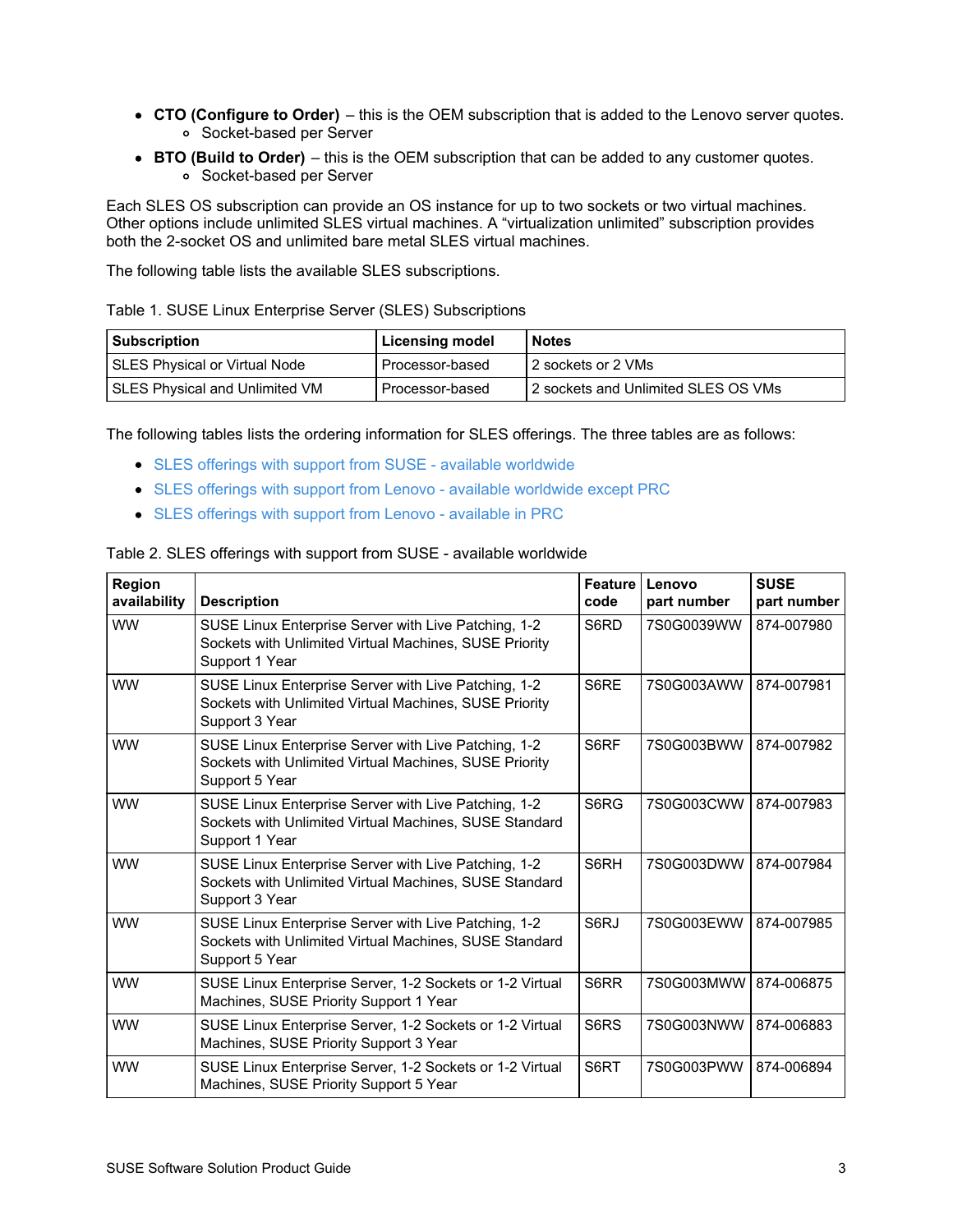| Region<br>availability | <b>Description</b>                                                                                                          | <b>Feature</b><br>code | Lenovo<br>part number | <b>SUSE</b><br>part number |
|------------------------|-----------------------------------------------------------------------------------------------------------------------------|------------------------|-----------------------|----------------------------|
| <b>WW</b>              | SUSE Linux Enterprise Server, 1-2 Sockets or 1-2 Virtual<br>Machines, SUSE Standard Support 1 Year                          | S6RU                   | 7S0G003QWW            | 874-006879                 |
| <b>WW</b>              | SUSE Linux Enterprise Server, 1-2 Sockets or 1-2 Virtual<br>Machines, SUSE Standard Support 3 Year                          | S6RV                   | 7S0G003RWW            | 874-006887                 |
| <b>WW</b>              | SUSE Linux Enterprise Server, 1-2 Sockets or 1-2 Virtual<br>Machines, SUSE Standard Support 5 Year                          | S6RW                   | 7S0G003SWW            | 874-006898                 |
| <b>WW</b>              | SUSE Linux Enterprise Live Patching, 1-2 Sockets with<br>Inherited Virtualization, Requires SUSE Priority Support 1<br>Year | <b>S6S7</b>            | 7S0G0043WW            | 874-006983                 |
| <b>WW</b>              | SUSE Linux Enterprise Live Patching, 1-2 Sockets with<br>Inherited Virtualization, Requires SUSE Priority Support 3<br>Year | <b>S6S8</b>            | 7S0G0044WW            | 874-006783                 |
| <b>WW</b>              | SUSE Linux Enterprise Live Patching, 1-2 Sockets with<br>Inherited Virtualization, Requires SUSE Priority Support 5<br>Year | S6S9                   | 7S0G0045WW            | 874-007640                 |

<span id="page-3-0"></span>Table 3. SLES offerings with support from Lenovo - available worldwide except PRC

| Region<br>availability         | <b>Description</b>                                                                                                                 | Feature<br>code | Lenovo<br>part number | <b>SUSE</b><br>part number |
|--------------------------------|------------------------------------------------------------------------------------------------------------------------------------|-----------------|-----------------------|----------------------------|
| WW except<br><b>PRC</b>        | SUSE Linux Enterprise Server with Live Patching, 1-2<br>Sockets with Unlimited Virtual Machines, Lenovo Priority<br>Support 1 Year | S6R7            | 7S0G0033WW            | 874-007974                 |
| <b>WW</b> except<br><b>PRC</b> | SUSE Linux Enterprise Server with Live Patching, 1-2<br>Sockets with Unlimited Virtual Machines, Lenovo Priority<br>Support 3 Year | S6R8            | 7S0G0034WW            | 874-007975                 |
| WW except<br><b>PRC</b>        | SUSE Linux Enterprise Server with Live Patching, 1-2<br>Sockets with Unlimited Virtual Machines, Lenovo Priority<br>Support 5 Year | S6R9            | 7S0G0035WW            | 874-007976                 |
| WW except<br><b>PRC</b>        | SUSE Linux Enterprise Server with Live Patching, 1-2<br>Sockets with Unlimited Virtual Machines, Lenovo Standard<br>Support 1 Year | S6RA            | 7S0G0036WW            | 874-007977                 |
| WW except<br><b>PRC</b>        | SUSE Linux Enterprise Server with Live Patching, 1-2<br>Sockets with Unlimited Virtual Machines, Lenovo Standard<br>Support 3 Year | S6RB            | 7S0G0037WW            | 874-007978                 |
| WW except<br><b>PRC</b>        | SUSE Linux Enterprise Server with Live Patching, 1-2<br>Sockets with Unlimited Virtual Machines, Lenovo Standard<br>Support 5 Year | S6RC            | 7S0G0038WW            | 874-007979                 |
| <b>WW</b> except<br><b>PRC</b> | SUSE Linux Enterprise Server, 1-2 Sockets or 1-2 Virtual<br>Machines, Lenovo Priority Support 1 Year                               | S6RK            | 7S0G003FWW            | 874-006877                 |
| <b>WW</b> except<br><b>PRC</b> | SUSE Linux Enterprise Server, 1-2 Sockets or 1-2 Virtual<br>Machines, Lenovo Priority Support 3 Year                               | S6RL            | 7S0G003GWW            | 874-006885                 |
| <b>WW</b> except<br><b>PRC</b> | SUSE Linux Enterprise Server, 1-2 Sockets or 1-2 Virtual<br>Machines, Lenovo Priority Support 5 Year                               | S6RM            | 7S0G003HWW            | 874-006896                 |
| <b>WW</b> except<br><b>PRC</b> | SUSE Linux Enterprise Server, 1-2 Sockets or 1-2 Virtual<br>Machines, Lenovo Standard Support 1 Year                               | S6RN            | 7S0G003JWW            | 874-006881                 |
| WW except<br><b>PRC</b>        | SUSE Linux Enterprise Server, 1-2 Sockets or 1-2 Virtual<br>Machines, Lenovo Standard Support 3 Year                               | S6RP            | 7S0G003KWW            | 874-006889                 |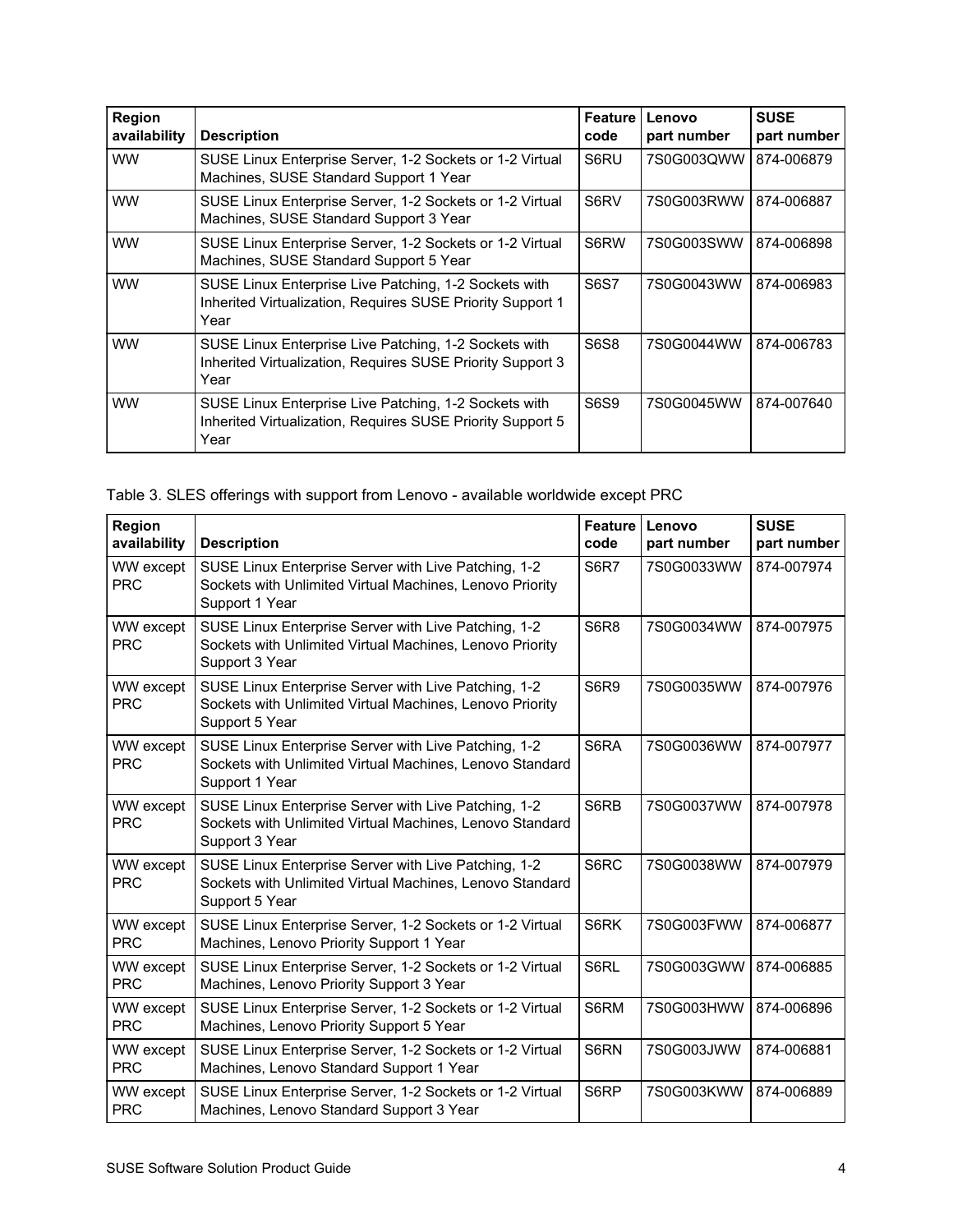| <b>Region</b><br>availability | <b>Description</b>                                                                                                            | Feature<br>code | Lenovo<br>part number | <b>SUSE</b><br>part number |
|-------------------------------|-------------------------------------------------------------------------------------------------------------------------------|-----------------|-----------------------|----------------------------|
| WW except<br><b>PRC</b>       | SUSE Linux Enterprise Server, 1-2 Sockets or 1-2 Virtual<br>Machines, Lenovo Standard Support 5 Year                          | S6RQ            | 7S0G003LWW            | 874-006903                 |
| WW except<br><b>PRC</b>       | SUSE Linux Enterprise Live Patching, 1-2 Sockets with<br>Inherited Virtualization, Requires Lenovo Priority Support 1<br>Year | <b>S6S5</b>     | 7S0G0041WW            | 874-007278                 |
| WW except<br><b>PRC</b>       | SUSE Linux Enterprise Live Patching, 1-2 Sockets with<br>Inherited Virtualization, Requires Lenovo Priority Support 3<br>Year | S6S6            | 7S0G0042WW            | 874-007277                 |

<span id="page-4-0"></span>Table 4. SLES offerings with support from Lenovo - available in PRC

| Region       |                                                                                                                                             | <b>Feature</b> | Lenovo      | <b>SUSE</b> |
|--------------|---------------------------------------------------------------------------------------------------------------------------------------------|----------------|-------------|-------------|
| availability | <b>Description</b>                                                                                                                          | code           | part number | part number |
| <b>PRC</b>   | SUSE Linux Enterprise Server with Live Patching, 1-2<br>Sockets with Unlimited Virtual Machines, Lenovo Priority<br>Support 1 Year PRC only | S6UR           | 7S0G006MWW  | 874-007974  |
| <b>PRC</b>   | SUSE Linux Enterprise Server with Live Patching, 1-2<br>Sockets with Unlimited Virtual Machines, Lenovo Priority<br>Support 3 Year PRC only | S6US           | 7S0G006NWW  | 874-007975  |
| <b>PRC</b>   | SUSE Linux Enterprise Server with Live Patching, 1-2<br>Sockets with Unlimited Virtual Machines, Lenovo Priority<br>Support 5 Year PRC only | S6UT           | 7S0G006PWW  | 874-007976  |
| <b>PRC</b>   | SUSE Linux Enterprise Server with Live Patching, 1-2<br>Sockets with Unlimited Virtual Machines, Lenovo Standard<br>Support 1 Year PRC only | S6UU           | 7S0G006QWW  | 874-007977  |
| <b>PRC</b>   | SUSE Linux Enterprise Server with Live Patching, 1-2<br>Sockets with Unlimited Virtual Machines, Lenovo Standard<br>Support 3 Year PRC only | S6UV           | 7S0G006RWW  | 874-007978  |
| <b>PRC</b>   | SUSE Linux Enterprise Server with Live Patching, 1-2<br>Sockets with Unlimited Virtual Machines, Lenovo Standard<br>Support 5 Year PRC only | S6UW           | 7S0G006SWW  | 874-007979  |
| <b>PRC</b>   | SUSE Linux Enterprise Server, 1-2 Sockets or 1-2 Virtual<br>Machines, Lenovo Priority Support 1 Year PRC only                               | S6UX           | 7S0G006TWW  | 874-006877  |
| <b>PRC</b>   | SUSE Linux Enterprise Server, 1-2 Sockets or 1-2 Virtual<br>Machines, Lenovo Priority Support 3 Year PRC only                               | S6UY           | 7S0G006UWW  | 874-006885  |
| <b>PRC</b>   | SUSE Linux Enterprise Server, 1-2 Sockets or 1-2 Virtual<br>Machines, Lenovo Priority Support 5 Year PRC only                               | S6UZ           | 7S0G006VWW  | 874-006896  |
| <b>PRC</b>   | SUSE Linux Enterprise Server, 1-2 Sockets or 1-2 Virtual<br>Machines, Lenovo Standard Support 1 Year PRC only                               | <b>S6V0</b>    | 7S0G006WWW  | 874-006881  |
| <b>PRC</b>   | SUSE Linux Enterprise Server, 1-2 Sockets or 1-2 Virtual<br>Machines, Lenovo Standard Support 3 Year PRC only                               | S6V1           | 7S0G006XWW  | 874-006889  |
| <b>PRC</b>   | SUSE Linux Enterprise Server, 1-2 Sockets or 1-2 Virtual<br>Machines, Lenovo Standard Support 5 Year PRC only                               | <b>S6V2</b>    | 7S0G006YWW  | 874-006903  |
| <b>PRC</b>   | SUSE Linux Enterprise Live Patching, 1-2 Sockets with<br>Inherited Virtualization, Requires Lenovo Priority Support<br>1 Year PRC only      | <b>S6V3</b>    | 7S0G006ZWW  | 874-007278  |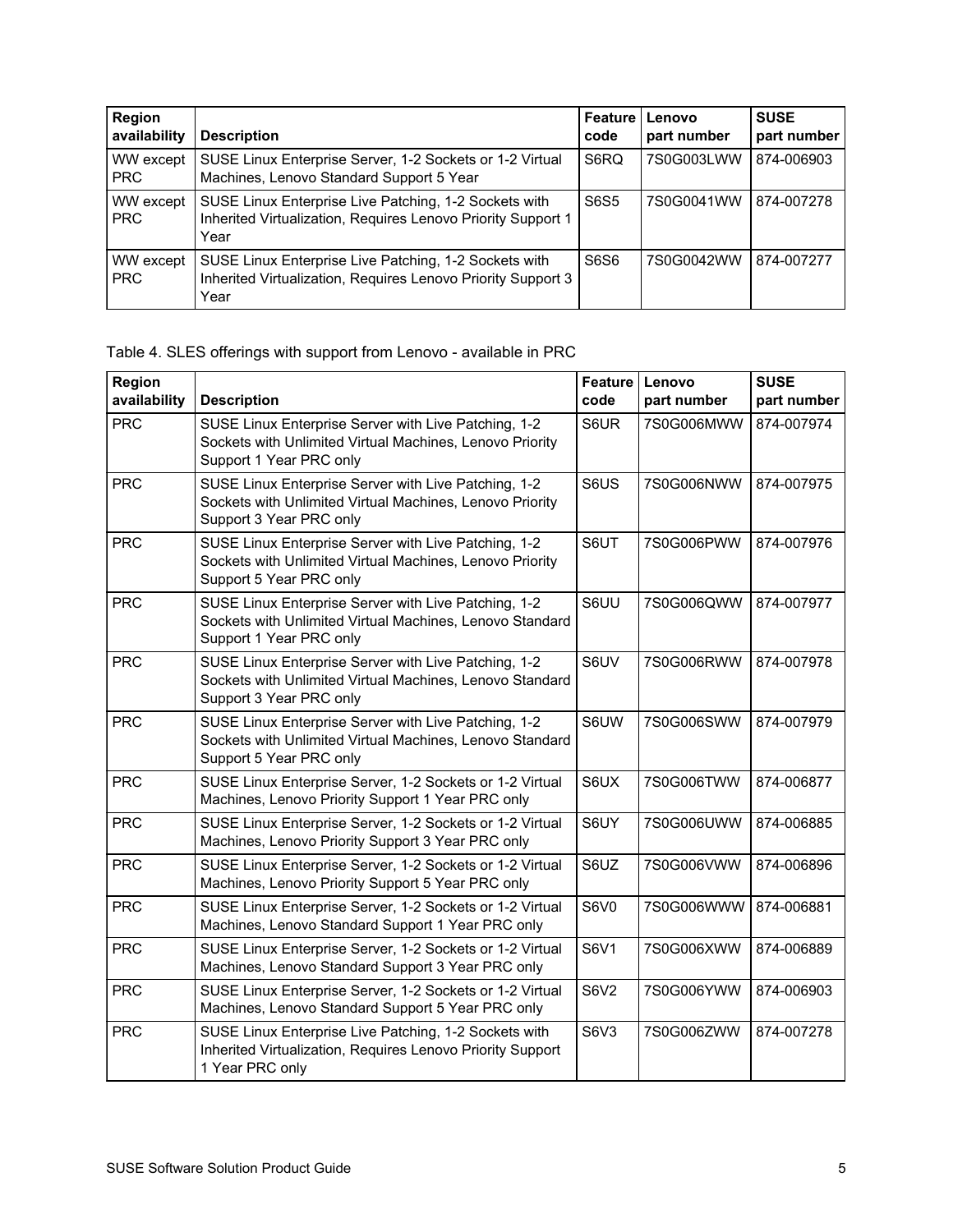| Region<br>availability | <b>Description</b>                                                                                                                     | l Feature I Lenovo<br>l code | part number | <b>SUSE</b><br>part number |
|------------------------|----------------------------------------------------------------------------------------------------------------------------------------|------------------------------|-------------|----------------------------|
| <b>PRC</b>             | SUSE Linux Enterprise Live Patching, 1-2 Sockets with<br>Inherited Virtualization, Requires Lenovo Priority Support<br>3 Year PRC only | S6V4                         | 17S0G0070WW | 874-007277                 |

# **SUSE Linux Enterprise for HPC**

This section provides information on SUSE Linux Enterprise for High Performance Computing (HPC) from Lenovo. Lenovo is an industry leader in the HPC space with hundreds of HPC wins using SUSE Linux Enterprise for HPC in the deployments. Many of the largest supercomputers are deployed with Lenovo servers and SUSE HPC software.

For IT professionals with performance is a primary concern, SUSE Linux Enterprise for HPC provides capabilities to build high performance datacenter environments. These subscriptions are sold by two physical sockets or two virtual machine instances.

**SUSE Linux Enterprise for HPC.** Lenovo resells SUSE Linux Enterprise for HPC subscriptions that cover both Compute and Head Nodes.Lenovo provides Standard and Priority support for these option, recommended due to the lower costs and extensive HPC experience within Lenovo support groups.

Because of the complexity of HPC environments, SUSE recommends that you consider purchasing your subscription with either Long Term Service Pack Support (**LTSS**), which provides up to 3 years continued general support, or Enhance Service Pack Overlap Support (**ESPOS**), which provides an additional year of support (a total of 18 months). These options give you significantly more time to upgrade and/or skip a service pack completely. For more information, see <https://www.suse.com/support/policy-products/>

The following tables list the ordering information for SUSE Linux Enterprise for HPC offerings. The three tables are as follows:

- HPC offerings with support from SUSE available [worldwide](#page-5-0)
- HPC offerings with support from Lenovo available [worldwide](#page-6-0) except PRC
- HPC offerings with support from Lenovo [available](#page-7-0) in PRC

| Region<br>availability | <b>Description</b>                                                                                          | <b>Feature Lenovo</b><br>code | part number           | <b>SUSE</b><br>part number |
|------------------------|-------------------------------------------------------------------------------------------------------------|-------------------------------|-----------------------|----------------------------|
| <b>WW</b>              | High Performance Computing Long Term Service Pack<br>Support, 1-2 Sockets with Inherited Virtualization per | S6S0                          | 7S0G003WWW 874-007560 |                            |
|                        | Code Stream, Inherited Subscription, 1 Year                                                                 |                               |                       |                            |

#### <span id="page-5-0"></span>Table 5. HPC offerings with support from SUSE - available worldwide

Table 6. HPC offerings with support from Lenovo - available worldwide except PRC

| <b>Region</b><br>availability | <b>Description</b>                                                                                                                | Feature<br>code | Lenovo<br>part number | <b>SUSE</b><br>part number |
|-------------------------------|-----------------------------------------------------------------------------------------------------------------------------------|-----------------|-----------------------|----------------------------|
| WW except<br><b>PRC</b>       | SUSE Linux Enterprise High Performance Computing, 1-2<br>Sockets or 1-2 Virtual Machines ESPOS, Lenovo Priority<br>Support 1 Year | S6SE            | 7S0G004AWW            | 874-007557                 |
| WW except<br><b>PRC</b>       | SUSE Linux Enterprise High Performance Computing, 1-2<br>Sockets or 1-2 Virtual Machines ESPOS, Lenovo Priority<br>Support 3 Year | S6SF            | 7S0G004BWW            | 874-007558                 |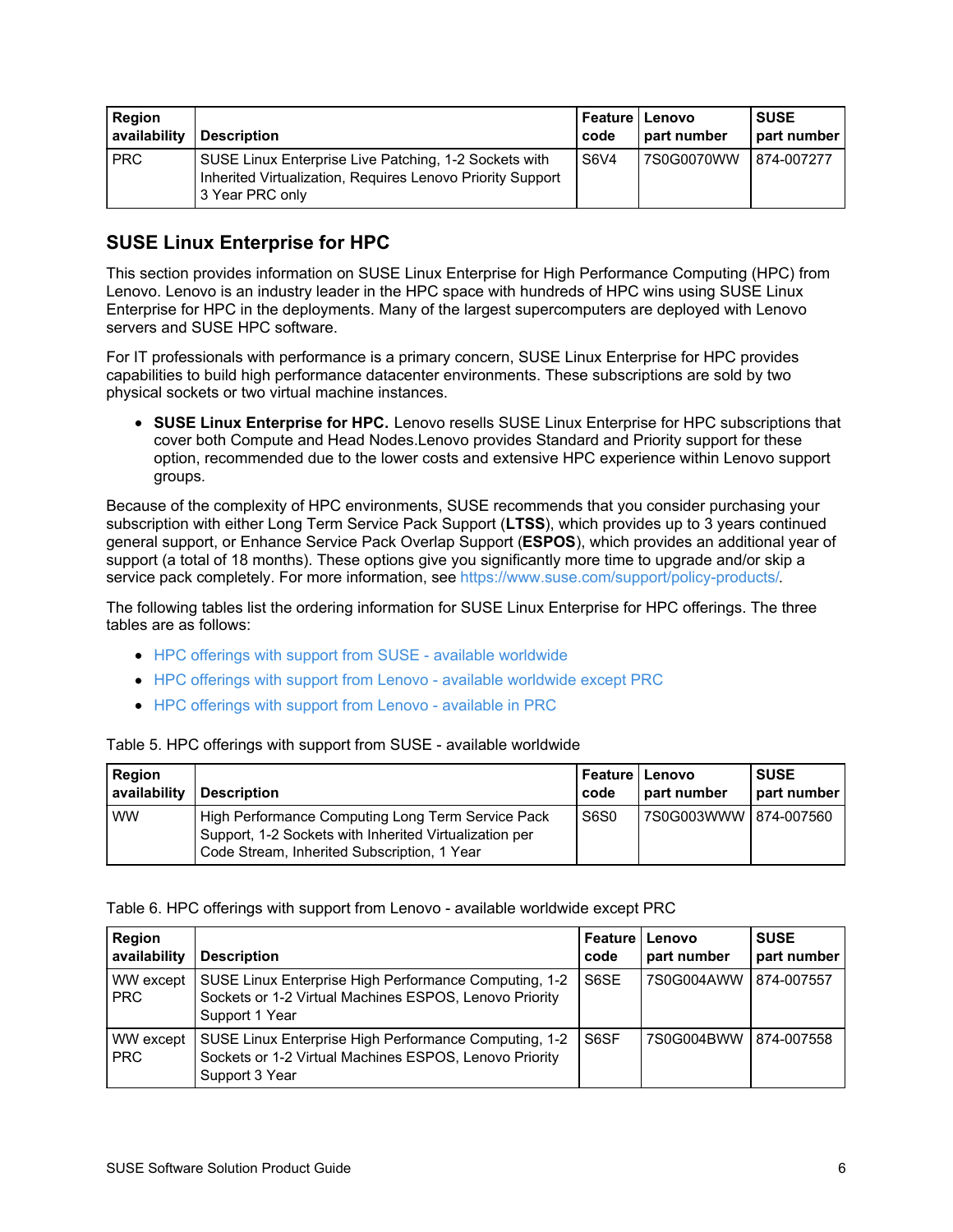<span id="page-6-0"></span>

| Region<br>availability         | <b>Description</b>                                                                                                                | <b>Feature</b><br>code | Lenovo<br>part number | <b>SUSE</b><br>part number |
|--------------------------------|-----------------------------------------------------------------------------------------------------------------------------------|------------------------|-----------------------|----------------------------|
| WW except<br><b>PRC</b>        | SUSE Linux Enterprise High Performance Computing, 1-2<br>Sockets or 1-2 Virtual Machines ESPOS, Lenovo Priority<br>Support 5 Year | S6SG                   | 7S0G004CWW            | 874-007559                 |
| <b>WW</b> except<br><b>PRC</b> | SUSE Linux Enterprise High Performance Computing, 1-2<br>Sockets or 1-2 Virtual Machines ESPOS, Lenovo Standard<br>Support 1 Year | S6SH                   | 7S0G004DWW            | 874-007554                 |
| <b>WW</b> except<br><b>PRC</b> | SUSE Linux Enterprise High Performance Computing, 1-2<br>Sockets or 1-2 Virtual Machines ESPOS, Lenovo Standard<br>Support 3 Year | S6SJ                   | 7S0G004EWW            | 874-007555                 |
| WW except<br><b>PRC</b>        | SUSE Linux Enterprise High Performance Computing, 1-2<br>Sockets or 1-2 Virtual Machines ESPOS, Lenovo Standard<br>Support 5 Year | S6SK                   | 7S0G004FWW            | 874-007556                 |
| <b>WW</b> except<br><b>PRC</b> | SUSE Linux Enterprise High Performance Computing, 1-2<br>Sockets or 1-2 Virtual Machines, Lenovo Priority Support 1<br>Year       | S6SL                   | 7S0G004GWW            | 874-007545                 |
| <b>WW</b> except<br><b>PRC</b> | SUSE Linux Enterprise High Performance Computing, 1-2<br>Sockets or 1-2 Virtual Machines, Lenovo Priority Support 3<br>Year       | S6SM                   | 7S0G004HWW            | 874-007546                 |
| WW except<br><b>PRC</b>        | SUSE Linux Enterprise High Performance Computing, 1-2<br>Sockets or 1-2 Virtual Machines, Lenovo Priority Support 5<br>Year       | S6SN                   | 7S0G004JWW            | 874-007547                 |
| WW except<br><b>PRC</b>        | SUSE Linux Enterprise High Performance Computing, 1-2<br>Sockets or 1-2 Virtual Machines, Lenovo Standard Support<br>1 Year       | S6SP                   | 7S0G004KWW            | 874-007542                 |
| <b>WW</b> except<br><b>PRC</b> | SUSE Linux Enterprise High Performance Computing, 1-2<br>Sockets or 1-2 Virtual Machines, Lenovo Standard Support<br>3 Year       | S6SQ                   | 7S0G004LWW            | 874-007543                 |
| WW except<br><b>PRC</b>        | SUSE Linux Enterprise High Performance Computing, 1-2<br>Sockets or 1-2 Virtual Machines, Lenovo Standard Support<br>5 Year       | S6SR                   | 7S0G004MWW            | 874-007544                 |

# Table 7. HPC offerings with support from Lenovo - available in PRC

| <b>Region</b><br>availability | <b>Description</b>                                                                                                                         | Feature<br>code  | Lenovo<br>part number | <b>SUSE</b><br>part number |
|-------------------------------|--------------------------------------------------------------------------------------------------------------------------------------------|------------------|-----------------------|----------------------------|
| <b>PRC</b>                    | SUSE Linux Enterprise High Performance Computing, 1-2<br>Sockets or 1-2 Virtual Machines ESPOS, Lenovo Priority<br>Support 1 Year PRC only | S6V <sub>5</sub> | 7S0G0071WW            | 874-007557                 |
| <b>PRC</b>                    | SUSE Linux Enterprise High Performance Computing, 1-2<br>Sockets or 1-2 Virtual Machines ESPOS, Lenovo Priority<br>Support 3 Year PRC only | S6V6             | 7S0G0072WW            | 874-007558                 |
| <b>PRC</b>                    | SUSE Linux Enterprise High Performance Computing, 1-2<br>Sockets or 1-2 Virtual Machines ESPOS, Lenovo Priority<br>Support 5 Year PRC only | S6V7             | 7S0G0073WW            | 874-007559                 |
| <b>PRC</b>                    | SUSE Linux Enterprise High Performance Computing, 1-2<br>Sockets or 1-2 Virtual Machines ESPOS, Lenovo Standard<br>Support 1 Year PRC only | S6V8             | 7S0G0074WW            | 874-007554                 |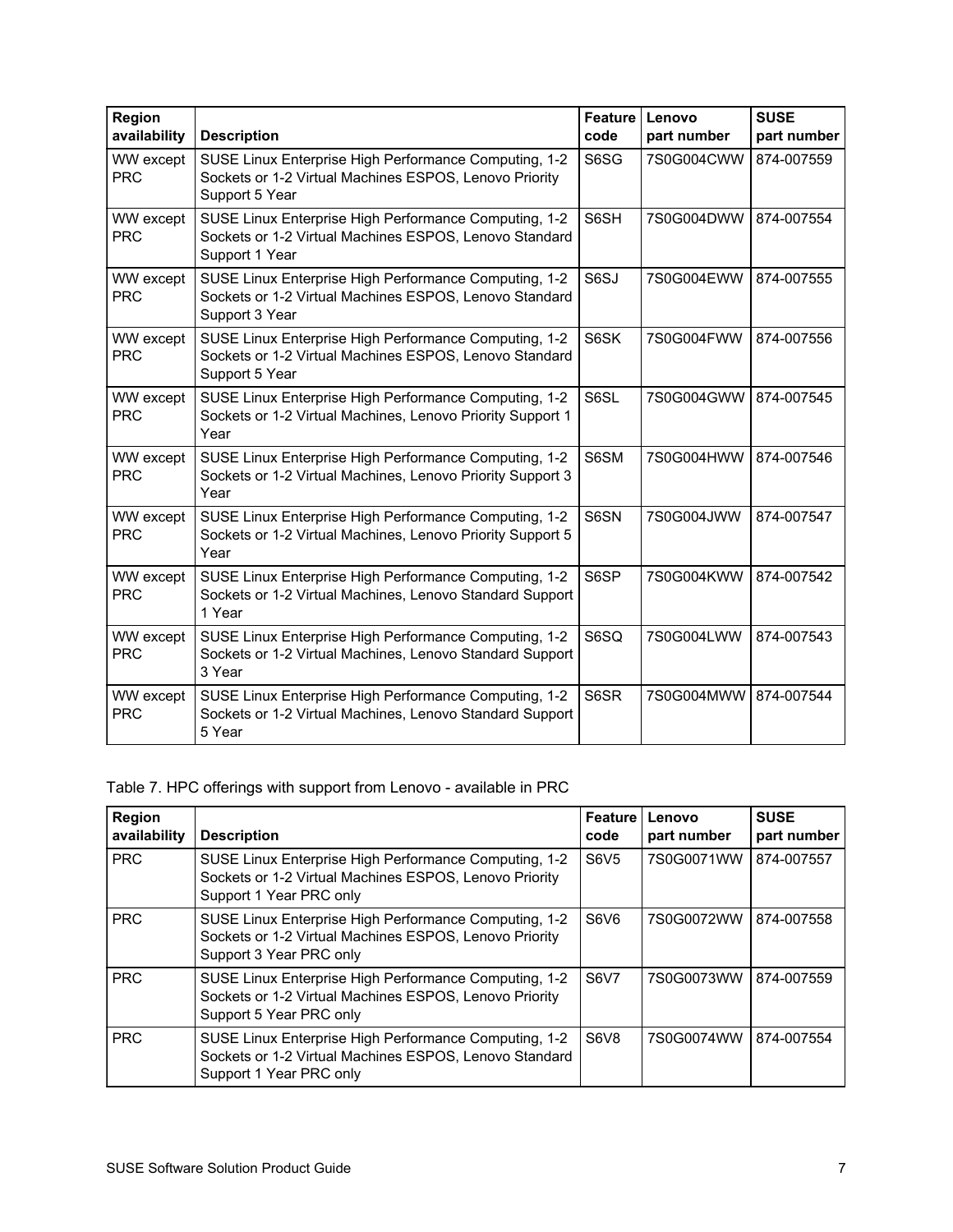<span id="page-7-0"></span>

| Region<br>availability | <b>Description</b>                                                                                                                         | <b>Feature</b><br>code | Lenovo<br>part number | <b>SUSE</b><br>part number |
|------------------------|--------------------------------------------------------------------------------------------------------------------------------------------|------------------------|-----------------------|----------------------------|
| <b>PRC</b>             | SUSE Linux Enterprise High Performance Computing, 1-2<br>Sockets or 1-2 Virtual Machines ESPOS, Lenovo Standard<br>Support 3 Year PRC only | <b>S6V9</b>            | 7S0G0075WW            | 874-007555                 |
| <b>PRC</b>             | SUSE Linux Enterprise High Performance Computing, 1-2<br>Sockets or 1-2 Virtual Machines ESPOS, Lenovo Standard<br>Support 5 Year PRC only | S6VA                   | 7S0G0076WW            | 874-007556                 |
| <b>PRC</b>             | SUSE Linux Enterprise High Performance Computing, 1-2<br>Sockets or 1-2 Virtual Machines, Lenovo Priority Support 1<br>Year PRC only       | S6VB                   | 7S0G0077WW            | 874-007545                 |
| <b>PRC</b>             | SUSE Linux Enterprise High Performance Computing, 1-2<br>Sockets or 1-2 Virtual Machines, Lenovo Priority Support 3<br>Year PRC only       | S6VC                   | 7S0G0078WW            | 874-007546                 |
| <b>PRC</b>             | SUSE Linux Enterprise High Performance Computing, 1-2<br>Sockets or 1-2 Virtual Machines, Lenovo Priority Support 5<br>Year PRC only       | S6VD                   | 7S0G0079WW            | 874-007547                 |
| <b>PRC</b>             | SUSE Linux Enterprise High Performance Computing, 1-2<br>Sockets or 1-2 Virtual Machines, Lenovo Standard Support<br>1 Year PRC only       | S6VE                   | 7S0G007AWW            | 874-007542                 |
| <b>PRC</b>             | SUSE Linux Enterprise High Performance Computing, 1-2<br>Sockets or 1-2 Virtual Machines, Lenovo Standard Support<br>3 Year PRC only       | S6VF                   | 7S0G007BWW            | 874-007543                 |
| <b>PRC</b>             | SUSE Linux Enterprise High Performance Computing, 1-2<br>Sockets or 1-2 Virtual Machines, Lenovo Standard Support<br>5 Year PRC only       | S6VG                   | 7S0G007CWW            | 874-007544                 |
| <b>PRC</b>             | SUSE Linux Enterprise High Performance Computing,<br>x86-64, 1-2 Sockets, Lenovo Support Priority Subscription,<br>3 Year                  | S5HG                   | 7S0G0031WW            | None                       |
| <b>PRC</b>             | SUSE Linux Enterprise High Performance Computing,<br>x86-64, 1-2 Sockets, Lenovo Support Priority Subscription,<br>5 Year                  | S5HH                   | 7S0G0032WW            | None                       |
| <b>PRC</b>             | SUSE Linux Enterprise High Performance Computing,<br>x86-64, 1-2 Sockets, Lenovo Support Priority Subscription,<br>1 Year                  | S5HF                   | 7S0G0030WW            | None                       |

# **SUSE Linux Enterprise Add-Ons**

This section provides information on add-on packages that can be sold with the SLES Operating System from Lenovo. Any "Add-On" package will inherit or adopt the support levels of the underlying server OS (i.e. Standard or Priority support, Lenovo Support or SUSE Support).

- **SLES High Availability Extension.** SUSE Linux Enterprise High Availability (HA) Extension provides mature, industry-leading open source high availability clustering technologies that are easy to set up and use. It can be deployed in both physical and virtual environments. Together with Geo Clustering, the SUSE Linux Enterprise High Availability Extension helps maintain business continuity, protect data integrity and maximize service uptime for mission-critical Linux workloads across local to unlimited geographic distances.
- **Load Balancing.** SUSE Linux Enterprise High Availability Extension includes IPv4 and IPv6 load balancing, allowing you to handle node and service failures and redirect requests to other nodes to maintain the availability and performance of the service.
- **Clustering**. SUSE Linux Enterprise High Availability Extension supports the Corosync cluster engine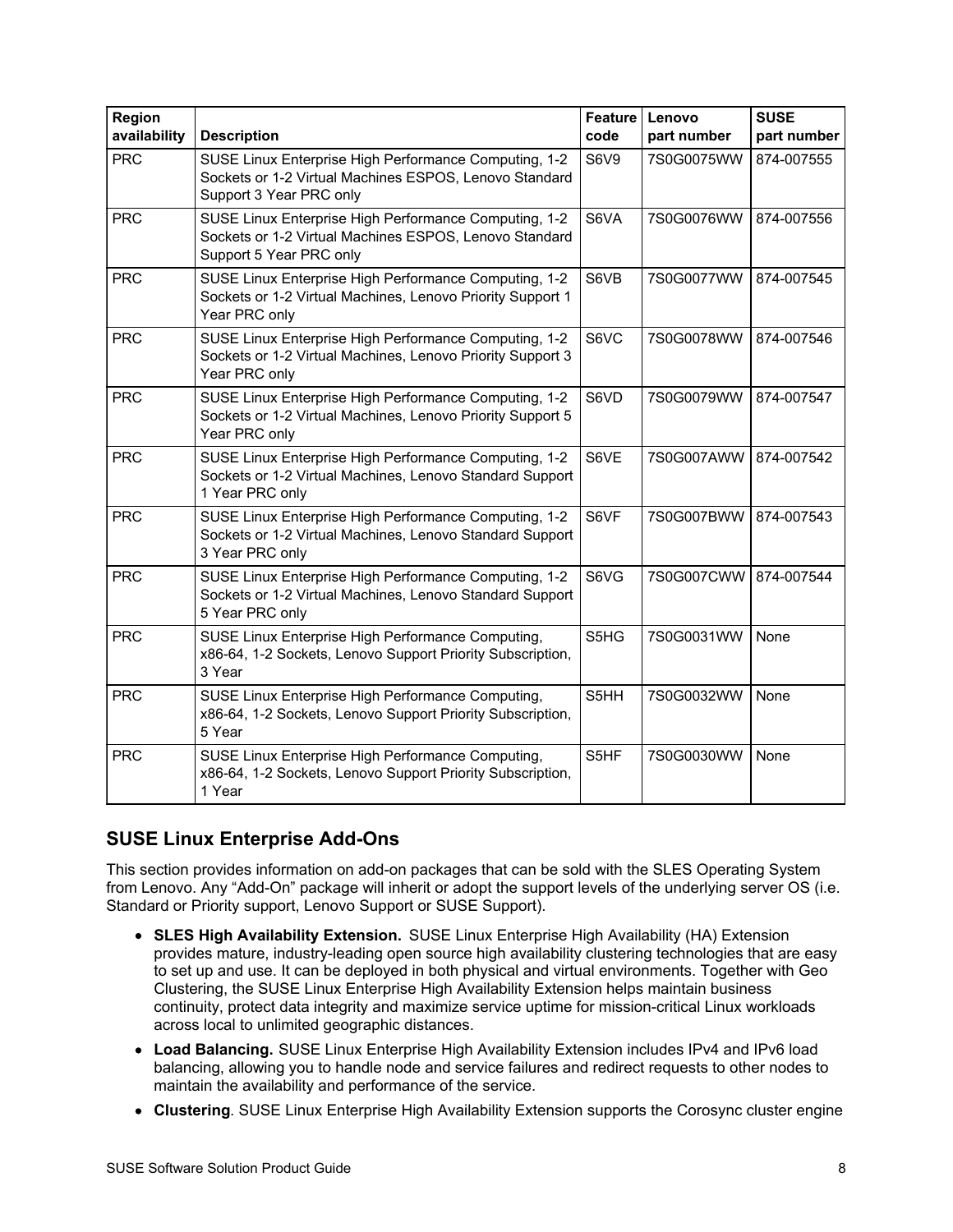and OpenAIS—the leading standards-based communication protocol for server and storage clustering. Also included is Pacemaker, a highly scalable cluster resource manager with a flexible policy engine that supports n-node clusters. Using Corosync, OpenAIS and Pacemaker, you can continuously monitor the health of your resources, manage dependencies and automatically stop and start services based on configurable rules and policies.

- **SUSE Geo Clustering.** Geo clustering provides rules-based failover for automatic and manual transfer of a workload to another cluster outside of the affected area. Your mission-critical workloads are transferred away from the affected region to continue to run. Geo Clustering is included with the High Availability Extension subscription for SLES Release 15 and later.
- **SLES Long Term Service Pack Support (LTSS).** SLES LTSS extends the support period of a SUSE Linux Enterprise Server update for up to three (3) years beyond the standard Service Pack end-of-life. Long Term Service Pack Support significantly lengthens the supported transition period for service pack migrations and extends the life of your SUSE Linux Enterprise Server deployment. You can reduce upgrade risks and costs while ensuring the stability and predictability of your deployment. SUSE typically releases a Service Pack every 12 to 18 months.

The following table lists the ordering information for SUSE Linux Enterprise Add-Ons offerings.

| <b>Region</b><br>availability | <b>Description</b>                                                                                                                                    | <b>Feature</b><br>code | Lenovo<br>part number | <b>SUSE</b><br>part number |
|-------------------------------|-------------------------------------------------------------------------------------------------------------------------------------------------------|------------------------|-----------------------|----------------------------|
| <b>WW</b>                     | Geo Clustering for SUSE Linux Enterprise High Availability<br>Extension, 1-2 Sockets with Inherited Virtualization,<br>Inherited Subscription, 1 Year | S6RX                   | 7S0G003TWW            | 874-006929                 |
| <b>WW</b>                     | Geo Clustering for SUSE Linux Enterprise High Availability<br>Extension, 1-2 Sockets with Inherited Virtualization,<br>Inherited Subscription, 3 Year | S6RY                   | 7S0G003UWW            | 874-006930                 |
| <b>WW</b>                     | Geo Clustering for SUSE Linux Enterprise High Availability<br>Extension, 1-2 Sockets with Inherited Virtualization,<br>Inherited Subscription, 5 Year | S6RZ                   | 7S0G003VWW            | 874-006931                 |
| <b>WW</b>                     | Long Term Service Pack Support, x86 & 1-2 Sockets with<br>Inherited Virtualization per Code Stream, Inherited<br>Subscription, 1 Year                 | <b>S6S1</b>            | 7S0G003XWW            | 874-006660                 |
| <b>WW</b>                     | SUSE Linux Enterprise High Availability Extension, x86 &<br>1-2 Sockets with Inherited Virtualization, Inherited<br>Subscription, 1 Year              | <b>S6S2</b>            | 7S0G003YWW            | 874-006923                 |
| <b>WW</b>                     | SUSE Linux Enterprise High Availability Extension, x86 &<br>1-2 Sockets with Inherited Virtualization, Inherited<br>Subscription, 3 Year              | <b>S6S3</b>            | 7S0G003ZWW            | 874-006924                 |
| <b>WW</b>                     | SUSE Linux Enterprise High Availability Extension, x86 &<br>1-2 Sockets with Inherited Virtualization, Inherited<br>Subscription, 5 Year              | <b>S6S4</b>            | 7S0G0040WW            | 874-006925                 |

Table 8. SUSE Linux Enterprise Add-Ons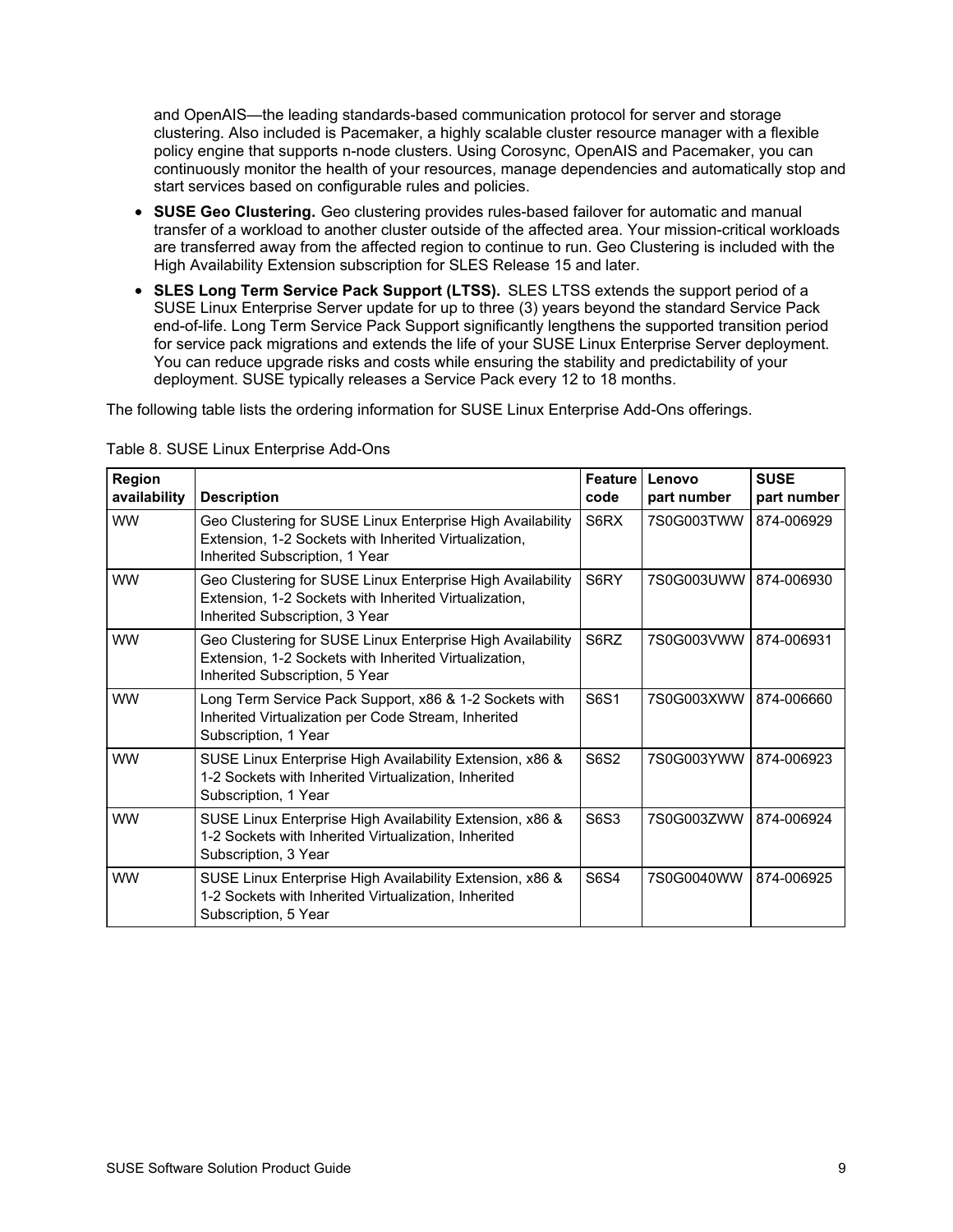## **SUSE Linux Enterprise Server for SAP**

This section provides information on SUSE Linux Enterprise Server for SAP Applications sold from Lenovo. SUSE offers a subscription called SLES for SAP Applications that is used for SAP HANA installations and non-HANA applications such as SAP Business Warehouse. One of the largest resellers of SAP HANA servers with over 16,000 systems implemented, Lenovo is well-versed in the planning, installation and management of SUSE-based SAP HANA deployments. Lenovo also offers Lenovo Support options for SLES for SAP Applications.

**SLES for SAP Applications.** SLES for SAP Applications is an attractive, bundled subscription with several SUSE technologies. This is the subscription required for SAP HANA use cases. This subscription includes SUSE Linux Enterprises Server with 1-2 sockets or 1-2 Virtual Machines, SUSE High Availability Extension Add-On and integration into the optional SUSE Manager. It also has support of three years included. Like other SLES subscriptions, this one offers the two socket, or two virtual machine option and the unlimited bare metal virtual machine option noted by a "Virtualization Unlimited" description.

The following tables list the ordering information for SUSE Linux Enterprise Server for SAP offerings. The three tables are as follows:

- SLES for SAP offerings with support from SUSE available [worldwide](#page-9-0)
- SLES for SAP offerings with support from Lenovo available [worldwide](#page-10-0) except PRC
- SLES for SAP offerings with support from Lenovo [available](#page-10-1) in PRC

| <b>Region</b><br>availability | <b>Description</b>                                                                                                                                    | <b>Feature</b><br>code | Lenovo<br>part number | <b>SUSE</b><br>part number |
|-------------------------------|-------------------------------------------------------------------------------------------------------------------------------------------------------|------------------------|-----------------------|----------------------------|
| <b>WW</b>                     | SUSE Linux Enterprise Server for SAP Applications with<br>Live Patching, 1-2 Sockets with Unlimited Virtual<br>Machines, SUSE Priority Support 1 Year | S6SV                   | 7S0G004RWW            | 874-007951                 |
| <b>WW</b>                     | SUSE Linux Enterprise Server for SAP Applications with<br>Live Patching, 1-2 Sockets with Unlimited Virtual<br>Machines, SUSE Priority Support 3 Year | S6SW                   | 7S0G004SWW            | 874-007952                 |
| <b>WW</b>                     | SUSE Linux Enterprise Server for SAP Applications with<br>Live Patching, 1-2 Sockets with Unlimited Virtual<br>Machines, SUSE Priority Support 5 Year | S6SX                   | 7S0G004TWW            | 874-007953                 |
| <b>WW</b>                     | SUSE Linux Enterprise Server for SAP Applications, 1-2<br>Sockets or 1-2 Virtual Machines, SUSE Priority Support 1<br>Year                            | S6T1                   | 7S0G004XWW            | 874-006905                 |
| <b>WW</b>                     | SUSE Linux Enterprise Server for SAP Applications, 1-2<br>Sockets or 1-2 Virtual Machines, SUSE Priority Support 3<br>Year                            | S6T2                   | 7S0G004YWW            | 874-006907                 |
| <b>WW</b>                     | SUSE Linux Enterprise Server for SAP Applications, 1-2<br>Sockets or 1-2 Virtual Machines, SUSE Priority Support 5<br>Year                            | S6T <sub>3</sub>       | 7S0G004ZWW            | 874-006909                 |

#### <span id="page-9-0"></span>Table 9. SLES for SAP offerings with support from SUSE - available worldwide

Table 10. SLES for SAP offerings with support from Lenovo - available worldwide except PRC

| Region<br>availability | <b>Description</b>                                               | Feature   Lenovo<br>code | part number           | <b>SUSE</b><br>part number |
|------------------------|------------------------------------------------------------------|--------------------------|-----------------------|----------------------------|
|                        | WW except SUSE Linux Enterprise Server for SAP Applications with | S6SS                     | 7S0G004NWW 874-007948 |                            |
| <b>PRC</b>             | Live Patching, 1-2 Sockets with Unlimited Virtual                |                          |                       |                            |
|                        | Machines, Lenovo Priority Support 1 Year                         |                          |                       |                            |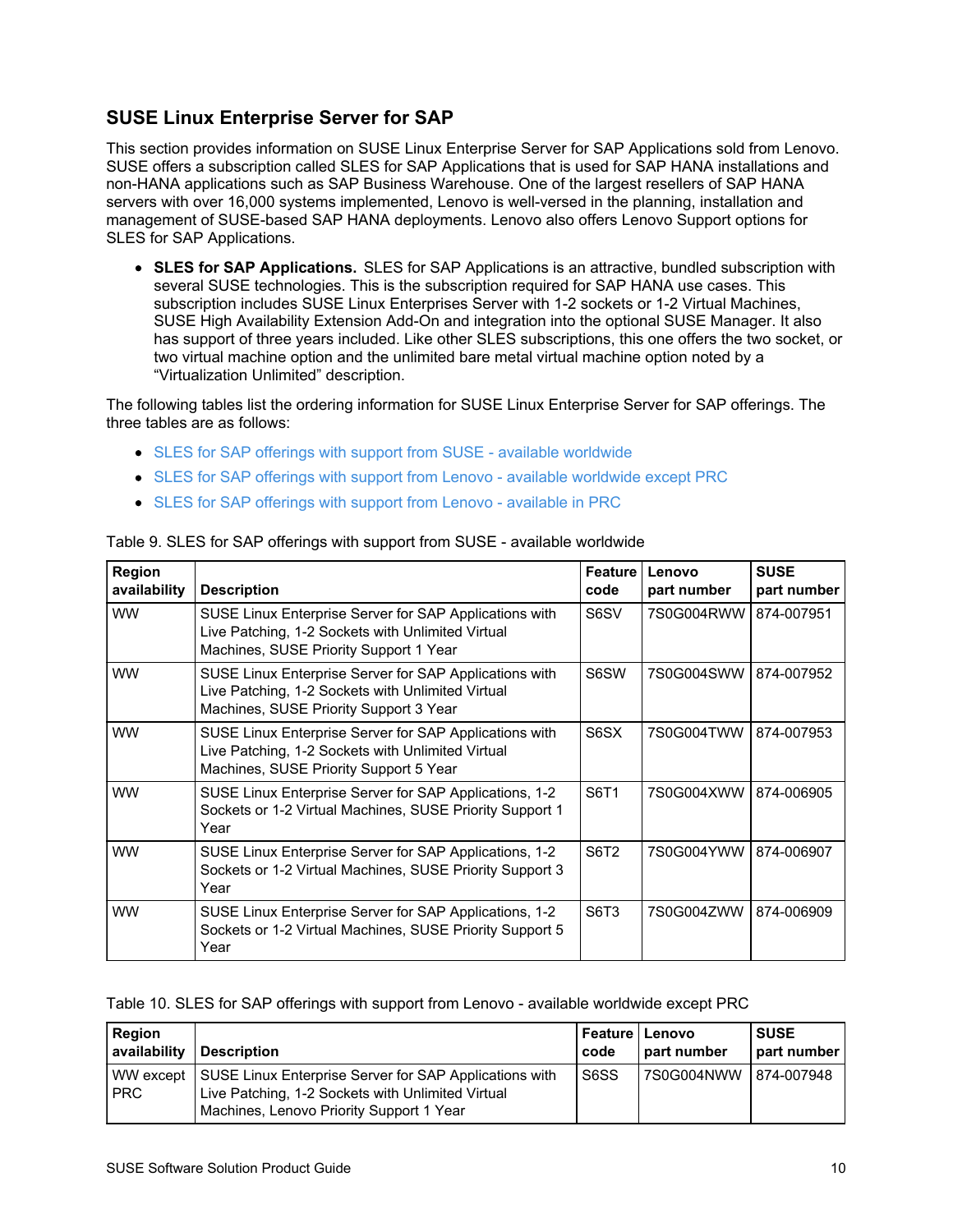<span id="page-10-0"></span>

| Region<br>availability  | <b>Description</b>                                                                                                                                      | <b>Feature</b><br>code | Lenovo<br>part number | <b>SUSE</b><br>part number |
|-------------------------|---------------------------------------------------------------------------------------------------------------------------------------------------------|------------------------|-----------------------|----------------------------|
| WW except<br><b>PRC</b> | SUSE Linux Enterprise Server for SAP Applications with<br>Live Patching, 1-2 Sockets with Unlimited Virtual<br>Machines, Lenovo Priority Support 3 Year | S6ST                   | 7S0G004PWW            | 874-007949                 |
| WW except<br><b>PRC</b> | SUSE Linux Enterprise Server for SAP Applications with<br>Live Patching, 1-2 Sockets with Unlimited Virtual<br>Machines, Lenovo Priority Support 5 Year | S6SU                   | 7S0G004QWW            | 874-007950                 |
| WW except<br><b>PRC</b> | SUSE Linux Enterprise Server for SAP Applications, 1-2<br>Sockets or 1-2 Virtual Machines, Lenovo Priority Support<br>1 Year                            | S6SY                   | 7S0G004UWW            | 874-006911                 |
| WW except<br><b>PRC</b> | SUSE Linux Enterprise Server for SAP Applications, 1-2<br>Sockets or 1-2 Virtual Machines, Lenovo Priority Support<br>3 Year                            | S6SZ                   | 7S0G004VWW            | 874-006913                 |
| WW except<br><b>PRC</b> | SUSE Linux Enterprise Server for SAP Applications, 1-2<br>Sockets or 1-2 Virtual Machines, Lenovo Priority Support<br>5 Year                            | S6T <sub>0</sub>       | 7S0G004WWW            | 874-006915                 |

<span id="page-10-1"></span>Table 11. SLES for SAP offerings with support from Lenovo - available in PRC

| <b>Region</b><br>availability | <b>Description</b>                                                                                                                                               | <b>Feature</b><br>code | Lenovo<br>part number | <b>SUSE</b><br>part number |
|-------------------------------|------------------------------------------------------------------------------------------------------------------------------------------------------------------|------------------------|-----------------------|----------------------------|
| <b>PRC</b>                    | SUSE Linux Enterprise Server for SAP Applications with<br>Live Patching, 1-2 Sockets with Unlimited Virtual<br>Machines, Lenovo Priority Support 1 Year PRC only | S6VH                   | 7S0G007DWW            | 874-007948                 |
| <b>PRC</b>                    | SUSE Linux Enterprise Server for SAP Applications with<br>Live Patching, 1-2 Sockets with Unlimited Virtual<br>Machines, Lenovo Priority Support 3 Year PRC only | S6VJ                   | 7S0G007EWW            | 874-007949                 |
| <b>PRC</b>                    | SUSE Linux Enterprise Server for SAP Applications with<br>Live Patching, 1-2 Sockets with Unlimited Virtual<br>Machines, Lenovo Priority Support 5 Year PRC only | S6VK                   | 7S0G007FWW            | 874-007950                 |
| <b>PRC</b>                    | SUSE Linux Enterprise Server for SAP Applications, 1-2<br>Sockets or 1-2 Virtual Machines, Lenovo Priority Support 1<br>Year PRC only                            | S6VL                   | 7S0G007GWW            | 874-006911                 |
| <b>PRC</b>                    | SUSE Linux Enterprise Server for SAP Applications, 1-2<br>Sockets or 1-2 Virtual Machines, Lenovo Priority Support 3<br>Year PRC only                            | S6VM                   | 7S0G007HWW            | 874-006913                 |
| <b>PRC</b>                    | SUSE Linux Enterprise Server for SAP Applications, 1-2<br>Sockets or 1-2 Virtual Machines, Lenovo Priority Support 5<br>Year PRC only                            | S6VN                   | 7S0G007JWW            | 874-006915                 |

# **SUSE Manager**

This section provides information on SUSE management products.

**SUSE Manager Server.** SUSE Manager is software that can automate all aspects of IT environments and processes. The SUSE Manager subscriptions sold by Lenovo are sold by number of nodes vs per socket.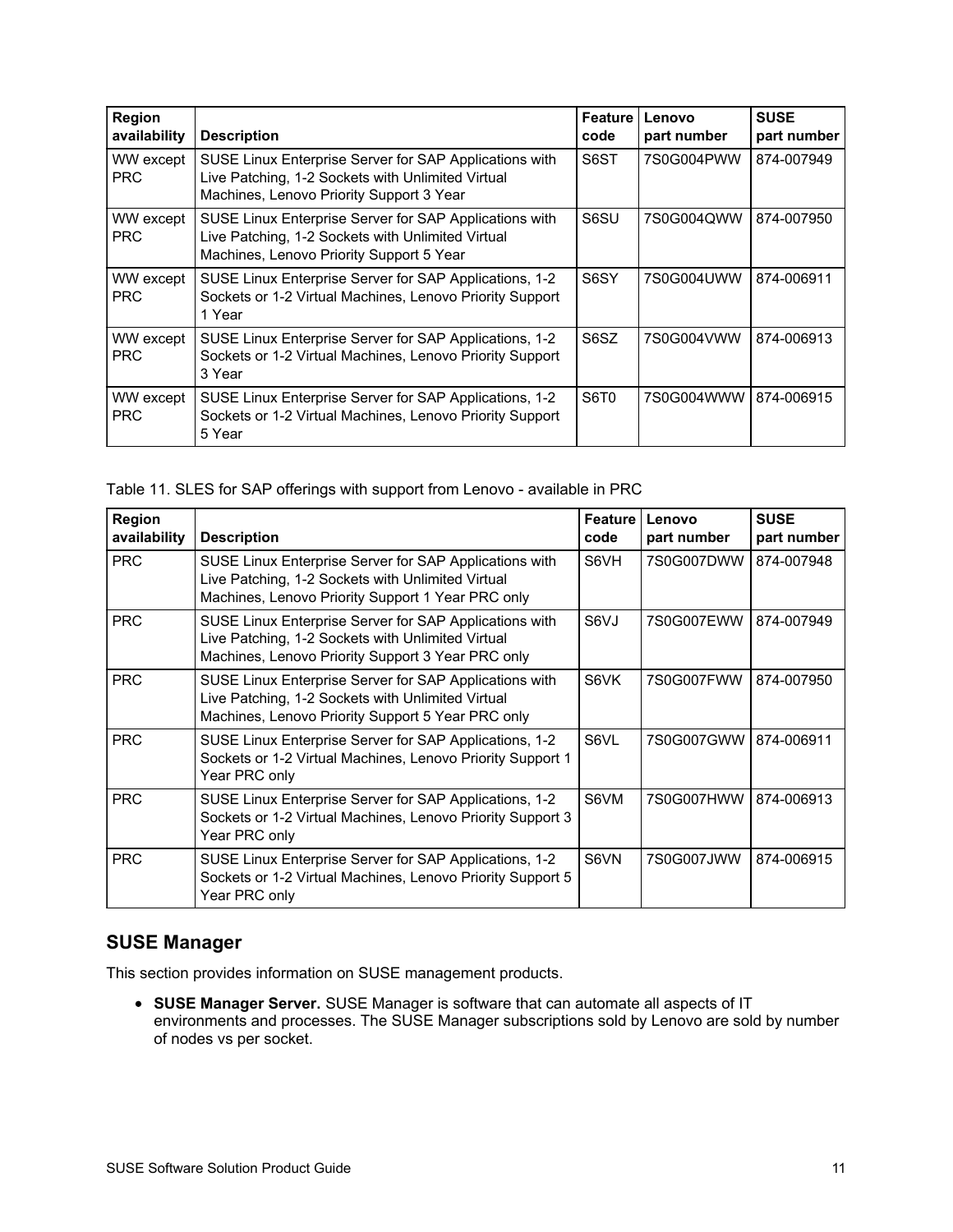SUSE Manager was designed to help your enterprise DevOps and IT Operations teams reduce complexity and regain control of their IT assets with a single tool to manage Linux systems across a variety of hardware architectures, hypervisors as well as containers, IoT and cloud platforms. It automates Linux server and IoT device provisioning, patching and configuration for faster, consistent and repeatable server deployments helping to optimize operations and reduce costs. And with automated monitoring, tracking, auditing and reporting of your systems, VMs, and containers across your development, test and production environments, you can ensure compliance with internal security policies and external regulations.

- **SUSE Manager for Retail Branch Servers**. An infrastructure management software optimized and tailored specifically for the retail industry. From Mainframe and HPC Clusters, bare metal servers and VMs down to point of service terminals, kiosks, self-service, and reverse-vending systems Linux deployments, helps reduce costs, optimize operations, and ensure compliance across your IT infrastructure while reducing complexity and regaining control.
- **SUSE Manager Virtualization Management.** Automating Linux server management with SUSE Manager reduces administrator effort even as the size and complexity of your Linux deployments grow, and helps you improve IT service quality by maximizing system uptime. You can perform Linux server management and provisioning tasks faster and with fewer errors, for non-stop service delivery.
- **SUSE Manager Lifecycle Management.** This subscription delivers functionality for updating servers. It also includes advanced server management capabilities that increase your Linux environment's scalability and enhance your IT staff productivity. It enables you to deploy, configure and redeploy Linux systems from a single, centralized console. Simplify management and reduce operational expenditure with enhanced package staging and improved APIs for managing packages, patches and configurations. Moving packages across multiple stages, such as development, QA and production, is now a simple UI-based task.
- **SUSE Manager Monitoring.** A so-called monitoring scout will execute commands via ssh on the client and gather data from the output. So, the configuration of monitoring mainly consists in allowing the server to remotely execute commands on the clients.

The following tables list the ordering information for SUSE Linux Enterprise Server for SAP offerings. The three tables are as follows:

- SUSE Manager offerings with support from SUSE available [worldwide](#page-12-0)
- SUSE Manager offerings with support from Lenovo available [worldwide](#page-13-0) except PRC
- SUSE [Manager](#page-15-0) offerings with support from Lenovo available in PRC

| <b>Region</b><br>availability | <b>Description</b>                                                                                                  | <b>Feature</b><br>code | Lenovo<br>part number | <b>SUSE</b><br>part number |
|-------------------------------|---------------------------------------------------------------------------------------------------------------------|------------------------|-----------------------|----------------------------|
|                               | <b>SUSE Manager for Retail Branch Server</b>                                                                        |                        |                       |                            |
| <b>WW</b>                     | SUSE Manager for Retail Branch Server All-In-One, 1-2<br>Sockets, SUSE Priority Support 1 Year                      | <b>S6T7</b>            | 7S0G0053WW            | 874-007824                 |
| <b>WW</b>                     | SUSE Manager for Retail Branch Server All-In-One, 1-2<br>Sockets, SUSE Priority Support 3 Year                      | S6T8                   | 7S0G0054WW            | 874-007825                 |
| <b>WW</b>                     | SUSE Manager for Retail Branch Server All-In-One, 1-2<br>Sockets, SUSE Priority Support 5 Year                      | S6T9                   | 7S0G0055WW            | 874-007826                 |
| <b>WW</b>                     | SUSE Manager for Retail Branch Server, 1-2 Sockets with<br>Unlimited Virtual Machines, SUSE Priority Support 1 Year | S6TD                   | 7S0G0059WW            | 874-007512                 |
| <b>WW</b>                     | SUSE Manager for Retail Branch Server, 1-2 Sockets with<br>Unlimited Virtual Machines, SUSE Priority Support 3 Year | S6TE                   | 7S0G005AWW            | 874-007513                 |

Table 12. SUSE Manager offerings with support from SUSE - available worldwide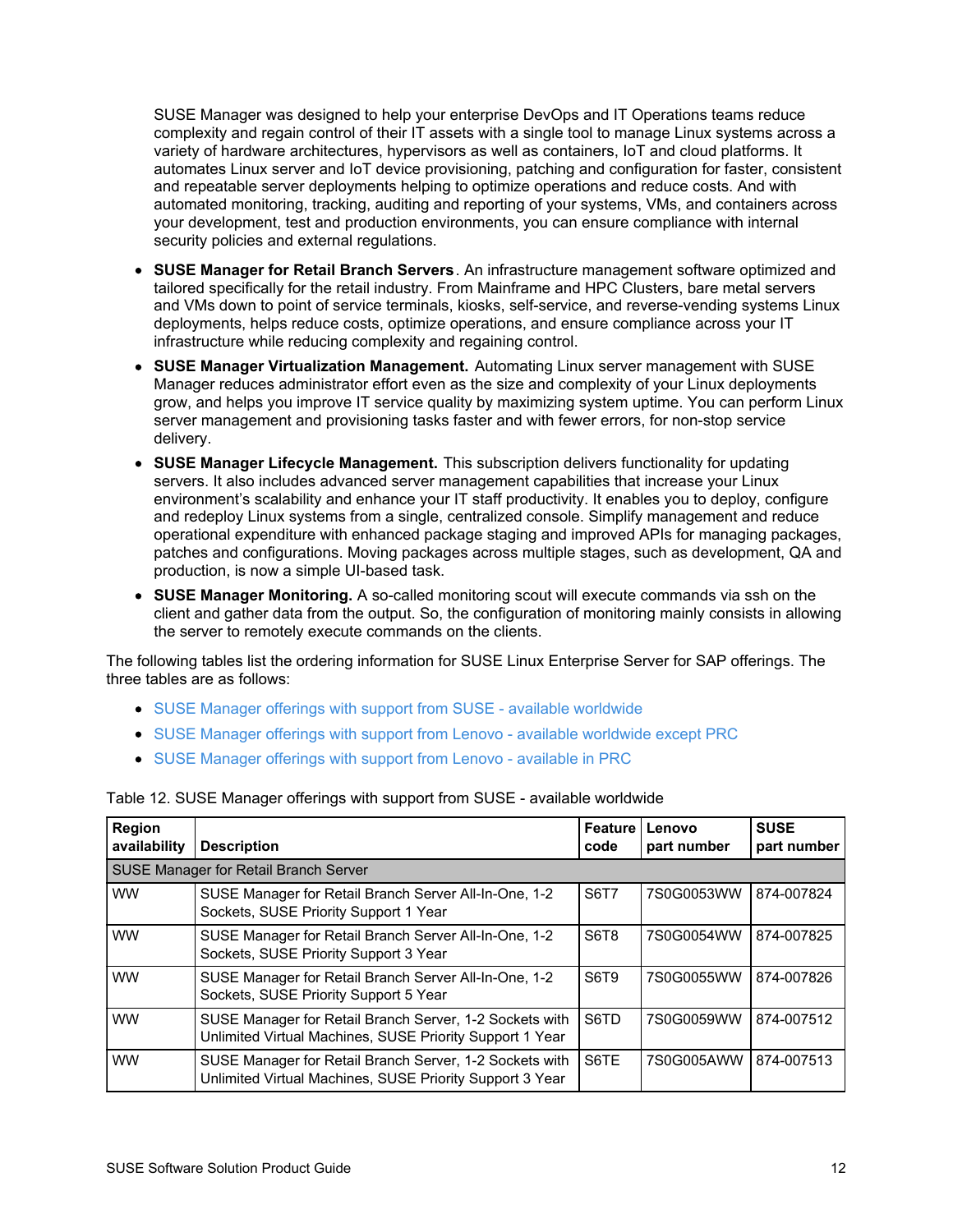<span id="page-12-0"></span>

| Region<br>availability | <b>Description</b>                                                                                                                           | Feature<br>code | Lenovo<br>part number | <b>SUSE</b><br>part number |
|------------------------|----------------------------------------------------------------------------------------------------------------------------------------------|-----------------|-----------------------|----------------------------|
| <b>WW</b>              | SUSE Manager for Retail Branch Server, 1-2 Sockets with<br>Unlimited Virtual Machines, SUSE Priority Support 5 Year                          | S6TF            | 7S0G005BWW            | 874-007514                 |
|                        | <b>SUSE Manager Virtualization Management</b>                                                                                                |                 |                       |                            |
| <b>WW</b>              | SUSE Manager Virtualization Management, 1-2 Sockets,<br><b>SUSE Priority Support 1 Year</b>                                                  | S6UM            | 7S0G006HWW            | 874-002488                 |
| <b>WW</b>              | SUSE Manager Virtualization Management, 1-2 Sockets,<br><b>SUSE Priority Support 3 Year</b>                                                  | S6UN            | 7S0G006JWW            | 874-002489                 |
| <b>WW</b>              | SUSE Manager Virtualization Management, 1-2 Sockets,<br><b>SUSE Priority Support 5 Year</b>                                                  | S6UP            | 7S0G006KWW            | 874-002490                 |
|                        | SUSE Manager Lifecycle Management                                                                                                            |                 |                       |                            |
| <b>WW</b>              | SUSE Manager Lifecycle Management+ Starter Pack (10),<br>1-2 Sockets or 1-2 Virtual Machines, SUSE Priority<br>Support 1 Year                | S6TK            | 7S0G005FWW            | 874-008029                 |
| <b>WW</b>              | SUSE Manager Lifecycle Management+ Starter Pack (10),<br>1-2 Sockets or 1-2 Virtual Machines, SUSE Priority<br>Support 3 Year                | S6TL            | 7S0G005GWW            | 874-008030                 |
| <b>WW</b>              | SUSE Manager Lifecycle Management+ Starter Pack (10),<br>1-2 Sockets or 1-2 Virtual Machines, SUSE Priority<br>Support 5 Year                | S6TM            | 7S0G005HWW            | 874-008031                 |
| <b>WW</b>              | SUSE Manager Lifecycle Management+ Starter Pack (10),<br>1-2 Sockets with Unlimited Virtual Machines, SUSE<br><b>Priority Support 1 Year</b> | S6TR            | 7S0G005MWW            | 874-008035                 |
| <b>WW</b>              | SUSE Manager Lifecycle Management+ Starter Pack (10),<br>1-2 Sockets with Unlimited Virtual Machines, SUSE<br>Priority Support 3 Year        | S6TS            | 7S0G005NWW            | 874-008036                 |
| <b>WW</b>              | SUSE Manager Lifecycle Management+ Starter Pack (10),<br>1-2 Sockets with Unlimited Virtual Machines, SUSE<br>Priority Support 5 Year        | S6TT            | 7S0G005PWW            | 874-008037                 |
| <b>WW</b>              | SUSE Manager Lifecycle Management+, 1-2 Sockets or 1-<br>2 Virtual Machines, SUSE Priority Support 1 Year                                    | S6TX            | 7S0G005TWW            | 874-007933                 |
| <b>WW</b>              | SUSE Manager Lifecycle Management+, 1-2 Sockets or 1-<br>2 Virtual Machines, SUSE Priority Support 3 Year                                    | S6TY            | 7S0G005UWW            | 874-007934                 |
| <b>WW</b>              | SUSE Manager Lifecycle Management+, 1-2 Sockets or 1-<br>2 Virtual Machines, SUSE Priority Support 5 Year                                    | S6TZ            | 7S0G005VWW            | 874-007935                 |
| <b>WW</b>              | SUSE Manager Lifecycle Management+, 1-2 Sockets with<br>Unlimited Virtual Machines, SUSE Priority Support 1 Year                             | S6U3            | 7S0G005ZWW            | 874-007939                 |
| <b>WW</b>              | SUSE Manager Lifecycle Management+, 1-2 Sockets with<br>Unlimited Virtual Machines, SUSE Priority Support 3 Year                             | <b>S6U4</b>     | 7S0G0060WW            | 874-007940                 |
| <b>WW</b>              | SUSE Manager Lifecycle Management+, 1-2 Sockets with<br>Unlimited Virtual Machines, SUSE Priority Support 5 Year                             | <b>S6U5</b>     | 7S0G0061WW            | 874-007941                 |
|                        | <b>SUSE Manager Monitoring</b>                                                                                                               |                 |                       |                            |
| <b>WW</b>              | SUSE Manager Monitoring, x86 & 1-2 Sockets or 1-2<br>Virtual Machines, SUSE Priority Support 1 Year                                          | S6U9            | 7S0G0065WW            | 874-006834                 |
| <b>WW</b>              | SUSE Manager Monitoring, x86 & 1-2 Sockets or 1-2<br>Virtual Machines, SUSE Priority Support 3 Year                                          | S6UA            | 7S0G0066WW            | 874-006835                 |
| <b>WW</b>              | SUSE Manager Monitoring, x86 & 1-2 Sockets or 1-2<br>Virtual Machines, SUSE Priority Support 5 Year                                          | S6UB            | 7S0G0067WW            | 874-007232                 |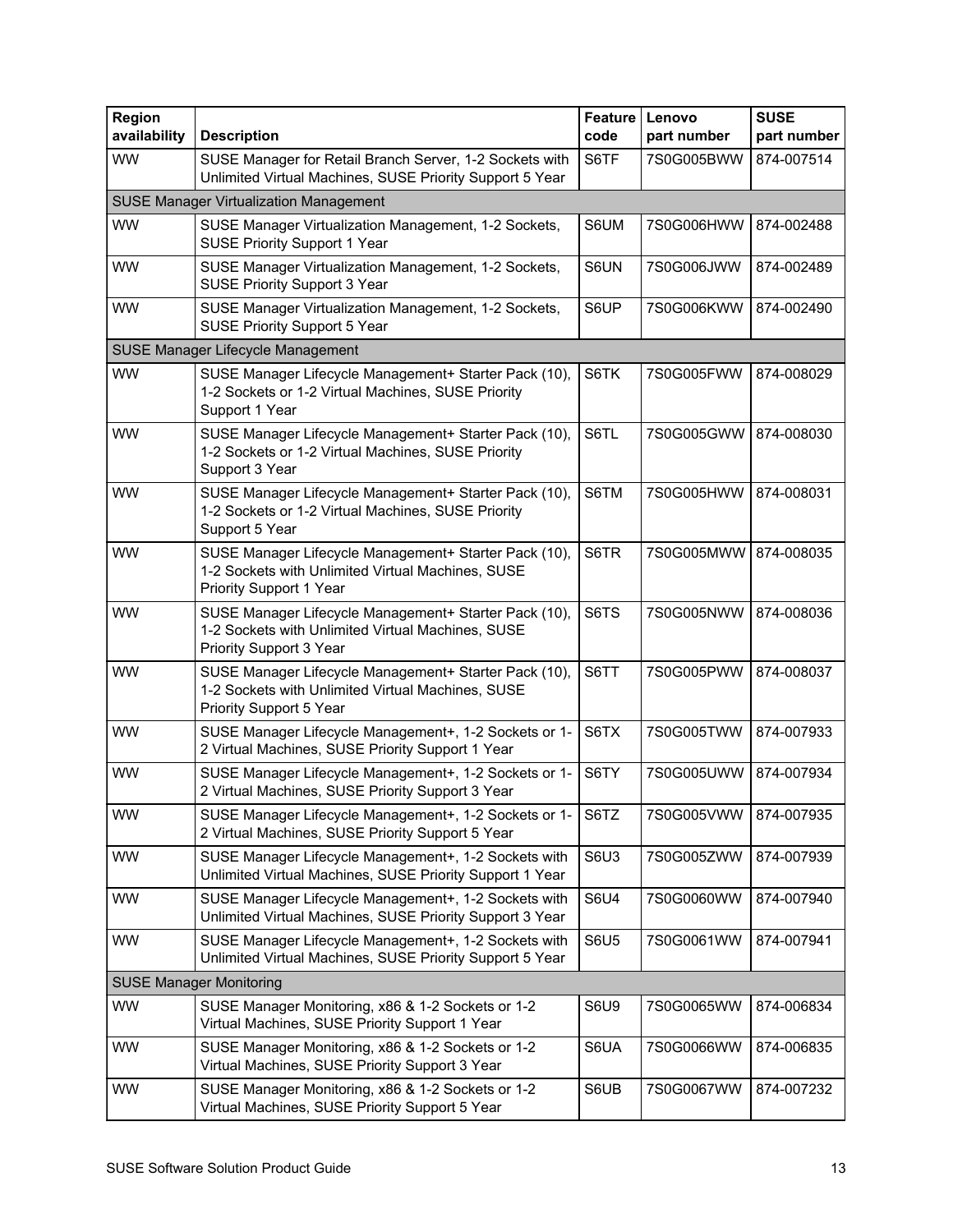| <b>Region</b><br>availability | <b>Description</b>                                                                                          | <b>Feature</b><br>code | Lenovo<br>part number | <b>SUSE</b><br>part number |
|-------------------------------|-------------------------------------------------------------------------------------------------------------|------------------------|-----------------------|----------------------------|
| <b>WW</b>                     | SUSE Manager Monitoring, x86 & 1-2 Sockets with<br>Unlimited Virtual Machines, SUSE Priority Support 1 Year | S6UF                   | 7S0G006BWW            | 874-006838                 |
| <b>WW</b>                     | SUSE Manager Monitoring, x86 & 1-2 Sockets with<br>Unlimited Virtual Machines, SUSE Priority Support 3 Year | S6UG                   | 7S0G006CWW            | 874-006839                 |
| <b>WW</b>                     | SUSE Manager Monitoring, x86 & 1-2 Sockets with<br>Unlimited Virtual Machines, SUSE Priority Support 5 Year | S6UH                   | 7S0G006DWW            | 874-007234                 |

<span id="page-13-0"></span>Table 13. SUSE Manager offerings with support from Lenovo - available worldwide except PRC

| Region<br>availability  | <b>Description</b>                                                                                                                      | <b>Feature</b><br>code | Lenovo<br>part number | <b>SUSE</b><br>part number |
|-------------------------|-----------------------------------------------------------------------------------------------------------------------------------------|------------------------|-----------------------|----------------------------|
|                         | SUSE Manager for Retail Branch Server                                                                                                   |                        |                       |                            |
| WW except<br><b>PRC</b> | SUSE Manager for Retail Branch Server All-In-One, 1-2<br>Sockets, Lenovo Priority Support 1 Year                                        | S6T4                   | 7S0G0050WW            | 874-007827                 |
| WW except<br><b>PRC</b> | SUSE Manager for Retail Branch Server All-In-One, 1-2<br>Sockets, Lenovo Priority Support 3 Year                                        | <b>S6T5</b>            | 7S0G0051WW            | 874-007828                 |
| WW except<br><b>PRC</b> | SUSE Manager for Retail Branch Server All-In-One, 1-2<br>Sockets, Lenovo Priority Support 5 Year                                        | S6T6                   | 7S0G0052WW            | 874-007829                 |
| WW except<br><b>PRC</b> | SUSE Manager for Retail Branch Server, 1-2 Sockets with<br>Unlimited Virtual Machines, Lenovo Priority Support 1<br>Year                | S6TA                   | 7S0G0056WW            | 874-007509                 |
| WW except<br><b>PRC</b> | SUSE Manager for Retail Branch Server, 1-2 Sockets with<br>Unlimited Virtual Machines, Lenovo Priority Support 3<br>Year                | S6TB                   | 7S0G0057WW            | 874-007510                 |
| WW except<br><b>PRC</b> | SUSE Manager for Retail Branch Server, 1-2 Sockets with<br>Unlimited Virtual Machines, Lenovo Priority Support 5<br>Year                | S6TC                   | 7S0G0058WW            | 874-007511                 |
|                         | <b>SUSE Manager Virtualization Management</b>                                                                                           |                        |                       |                            |
| WW except<br><b>PRC</b> | SUSE Manager Virtualization Management, 1-2 Sockets,<br>Lenovo Priority Support 1 Year                                                  | S6UJ                   | 7S0G006EWW            | 874-002495                 |
| WW except<br><b>PRC</b> | SUSE Manager Virtualization Management, 1-2 Sockets,<br>Lenovo Priority Support 3 Year                                                  | S6UK                   | 7S0G006FWW            | 874-002496                 |
| WW except<br><b>PRC</b> | SUSE Manager Virtualization Management, 1-2 Sockets,<br>Lenovo Priority Support 5 Year                                                  | S6UL                   | 7S0G006GWW            | 874-002497                 |
|                         | SUSE Manager Lifecycle Management                                                                                                       |                        |                       |                            |
| WW except<br><b>PRC</b> | SUSE Manager Lifecycle Management+ Starter Pack (10),<br>1-2 Sockets or 1-2 Virtual Machines, Lenovo Priority<br>Support 1 Year         | S6TG                   | 7S0G005CWW            | 874-008026                 |
| WW except<br><b>PRC</b> | SUSE Manager Lifecycle Management+ Starter Pack (10),<br>1-2 Sockets or 1-2 Virtual Machines, Lenovo Priority<br>Support 3 Year         | S6TH                   | 7S0G005DWW            | 874-008027                 |
| WW except<br><b>PRC</b> | SUSE Manager Lifecycle Management+ Starter Pack (10),<br>1-2 Sockets or 1-2 Virtual Machines, Lenovo Priority<br>Support 5 Year         | S6TJ                   | 7S0G005EWW            | 874-008028                 |
| WW except<br><b>PRC</b> | SUSE Manager Lifecycle Management+ Starter Pack (10),<br>1-2 Sockets with Unlimited Virtual Machines, Lenovo<br>Priority Support 1 Year | S6TN                   | 7S0G005JWW            | 874-008032                 |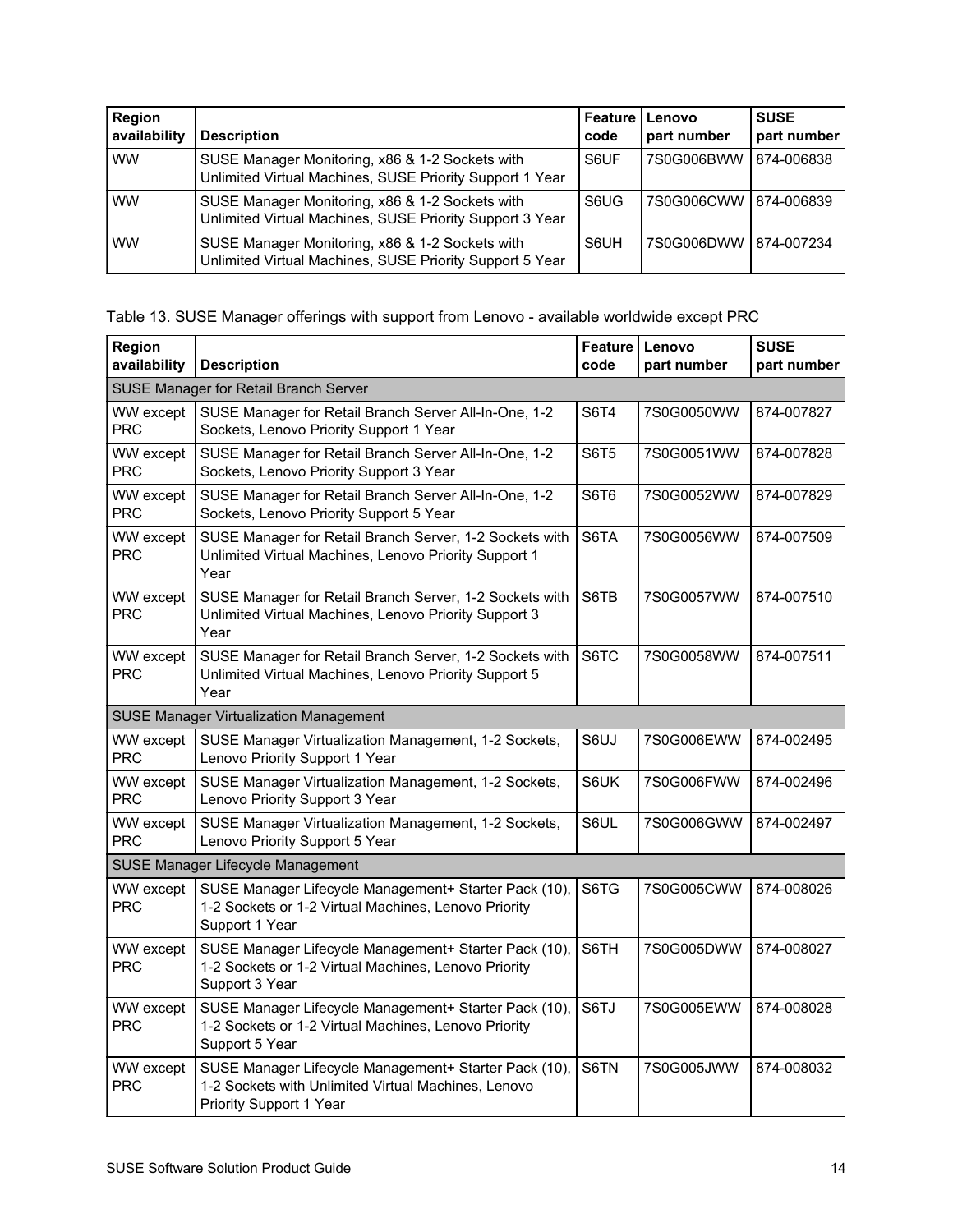| Region<br>availability  | <b>Description</b>                                                                                                                      | <b>Feature</b><br>code | Lenovo<br>part number | <b>SUSE</b><br>part number |
|-------------------------|-----------------------------------------------------------------------------------------------------------------------------------------|------------------------|-----------------------|----------------------------|
| WW except<br><b>PRC</b> | SUSE Manager Lifecycle Management+ Starter Pack (10),<br>1-2 Sockets with Unlimited Virtual Machines, Lenovo<br>Priority Support 3 Year | S6TP                   | 7S0G005KWW            | 874-008033                 |
| WW except<br><b>PRC</b> | SUSE Manager Lifecycle Management+ Starter Pack (10),<br>1-2 Sockets with Unlimited Virtual Machines, Lenovo<br>Priority Support 5 Year | S6TQ                   | 7S0G005LWW            | 874-008034                 |
| WW except<br><b>PRC</b> | SUSE Manager Lifecycle Management+, 1-2 Sockets or<br>1-2 Virtual Machines, Lenovo Priority Support 1 Year                              | S6TU                   | 7S0G005QWW            | 874-007930                 |
| WW except<br><b>PRC</b> | SUSE Manager Lifecycle Management+, 1-2 Sockets or<br>1-2 Virtual Machines, Lenovo Priority Support 3 Year                              | S6TV                   | 7S0G005RWW            | 874-007931                 |
| WW except<br><b>PRC</b> | SUSE Manager Lifecycle Management+, 1-2 Sockets or<br>1-2 Virtual Machines, Lenovo Priority Support 5 Year                              | S6TW                   | 7S0G005SWW            | 874-007932                 |
| WW except<br><b>PRC</b> | SUSE Manager Lifecycle Management+, 1-2 Sockets with<br>Unlimited Virtual Machines, Lenovo Priority Support 1<br>Year                   | <b>S6U0</b>            | 7S0G005WWW            | 874-007936                 |
| WW except<br><b>PRC</b> | SUSE Manager Lifecycle Management+, 1-2 Sockets with<br>Unlimited Virtual Machines, Lenovo Priority Support 3<br>Year                   | <b>S6U1</b>            | 7S0G005XWW            | 874-007937                 |
| WW except<br><b>PRC</b> | SUSE Manager Lifecycle Management+, 1-2 Sockets with<br>Unlimited Virtual Machines, Lenovo Priority Support 5<br>Year                   | <b>S6U2</b>            | 7S0G005YWW            | 874-007938                 |
|                         | <b>SUSE Manager Monitoring</b>                                                                                                          |                        |                       |                            |
| WW except<br><b>PRC</b> | SUSE Manager Monitoring, x86 & 1-2 Sockets or 1-2<br>Virtual Machines, Lenovo Priority Support 1 Year                                   | <b>S6U6</b>            | 7S0G0062WW            | 874-006949                 |
| WW except<br><b>PRC</b> | SUSE Manager Monitoring, x86 & 1-2 Sockets or 1-2<br>Virtual Machines, Lenovo Priority Support 3 Year                                   | <b>S6U7</b>            | 7S0G0063WW            | 874-006950                 |
| WW except<br><b>PRC</b> | SUSE Manager Monitoring, x86 & 1-2 Sockets or 1-2<br>Virtual Machines, Lenovo Priority Support 5 Year                                   | S6U8                   | 7S0G0064WW            | 874-007245                 |
| WW except<br><b>PRC</b> | SUSE Manager Monitoring, x86 & 1-2 Sockets with<br>Unlimited Virtual Machines, Lenovo Priority Support 1<br>Year                        | S6UC                   | 7S0G0068WW            | 874-006951                 |
| WW except<br><b>PRC</b> | SUSE Manager Monitoring, x86 & 1-2 Sockets with<br>Unlimited Virtual Machines, Lenovo Priority Support 3<br>Year                        | S6UD                   | 7S0G0069WW            | 874-006952                 |
| WW except<br><b>PRC</b> | SUSE Manager Monitoring, x86 & 1-2 Sockets with<br>Unlimited Virtual Machines, Lenovo Priority Support 5<br>Year                        | S6UE                   | 7S0G006AWW            | 874-007246                 |

### Table 14. SUSE Manager offerings with support from Lenovo - available in PRC

| Region<br>availability                       | <b>Description</b>                                                                                        | code | <b>Feature   Lenovo</b><br>part number | <b>SUSE</b><br>part number |
|----------------------------------------------|-----------------------------------------------------------------------------------------------------------|------|----------------------------------------|----------------------------|
| <b>SUSE Manager for Retail Branch Server</b> |                                                                                                           |      |                                        |                            |
| <b>PRC</b>                                   | SUSE Manager for Retail Branch Server All-In-One, 1-2<br>Sockets, Lenovo Priority Support 1 Year PRC only | S6VP | 7S0G007KWW                             | 874-007827                 |
| <b>PRC</b>                                   | SUSE Manager for Retail Branch Server All-In-One, 1-2<br>Sockets, Lenovo Priority Support 3 Year PRC only | S6VQ | 7S0G007LWW                             | 874-007828                 |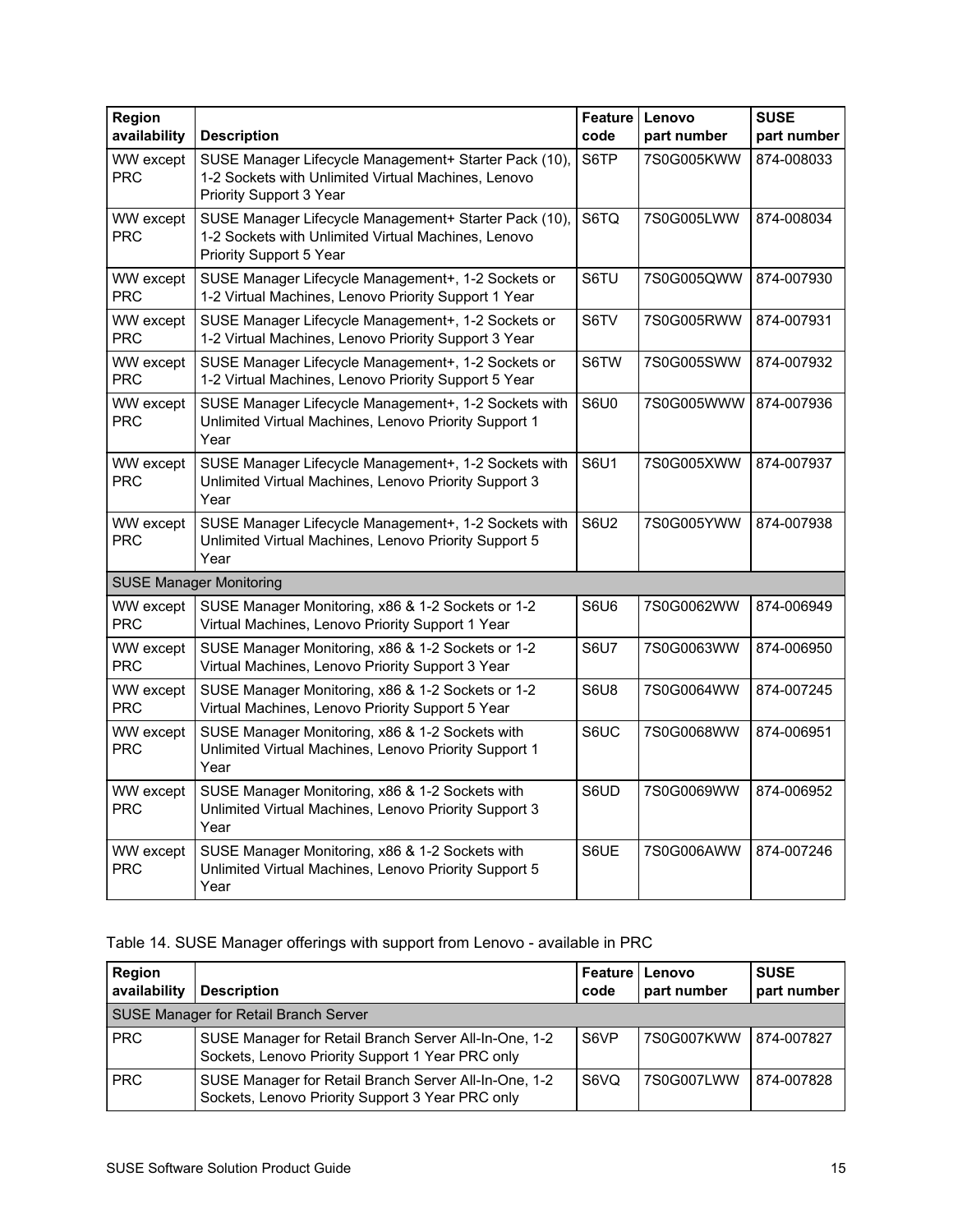<span id="page-15-0"></span>

| <b>Region</b><br>availability | <b>Description</b>                                                                                                                               | <b>Feature</b><br>code | Lenovo<br>part number | <b>SUSE</b><br>part number |
|-------------------------------|--------------------------------------------------------------------------------------------------------------------------------------------------|------------------------|-----------------------|----------------------------|
| <b>PRC</b>                    | SUSE Manager for Retail Branch Server All-In-One, 1-2<br>Sockets, Lenovo Priority Support 5 Year PRC only                                        | S6VR                   | 7S0G007MWW            | 874-007829                 |
| <b>PRC</b>                    | SUSE Manager for Retail Branch Server, 1-2 Sockets with<br>Unlimited Virtual Machines, Lenovo Priority Support 1<br>Year PRC only                | S6VS                   | 7S0G007NWW            | 874-007509                 |
| <b>PRC</b>                    | SUSE Manager for Retail Branch Server, 1-2 Sockets with<br>Unlimited Virtual Machines, Lenovo Priority Support 3<br>Year PRC only                | S6VT                   | 7S0G007PWW            | 874-007510                 |
| <b>PRC</b>                    | SUSE Manager for Retail Branch Server, 1-2 Sockets with<br>Unlimited Virtual Machines, Lenovo Priority Support 5<br>Year PRC only                | S6VU                   | 7S0G007QWW            | 874-007511                 |
|                               | <b>SUSE Manager Virtualization Management</b>                                                                                                    |                        |                       |                            |
| <b>PRC</b>                    | SUSE Manager Virtualization Management, 1-2 Sockets,<br>Lenovo Priority Support 1 Year PRC only                                                  | S6WD                   | 7S0G0089WW            | 874-002495                 |
| <b>PRC</b>                    | SUSE Manager Virtualization Management, 1-2 Sockets,<br>Lenovo Priority Support 3 Year PRC only                                                  | S6WE                   | 7S0G008AWW            | 874-002496                 |
| <b>PRC</b>                    | SUSE Manager Virtualization Management, 1-2 Sockets,<br>Lenovo Priority Support 5 Year PRC only                                                  | S6WF                   | 7S0G008BWW            | 874-002497                 |
|                               | SUSE Manager Lifecycle Management                                                                                                                |                        |                       |                            |
| <b>PRC</b>                    | SUSE Manager Lifecycle Management+ Starter Pack (10),<br>1-2 Sockets or 1-2 Virtual Machines, Lenovo Priority<br>Support 1 Year PRC only         | S6VV                   | 7S0G007RWW            | 874-008026                 |
| <b>PRC</b>                    | SUSE Manager Lifecycle Management+ Starter Pack (10),<br>1-2 Sockets or 1-2 Virtual Machines, Lenovo Priority<br>Support 3 Year PRC only         | S6VW                   | 7S0G007SWW            | 874-008027                 |
| <b>PRC</b>                    | SUSE Manager Lifecycle Management+ Starter Pack (10),<br>1-2 Sockets or 1-2 Virtual Machines, Lenovo Priority<br>Support 5 Year PRC only         | S6VX                   | 7S0G007TWW            | 874-008028                 |
| <b>PRC</b>                    | SUSE Manager Lifecycle Management+ Starter Pack (10),<br>1-2 Sockets with Unlimited Virtual Machines, Lenovo<br>Priority Support 1 Year PRC only | S6VY                   | 7S0G007UWW            | 874-008032                 |
| <b>PRC</b>                    | SUSE Manager Lifecycle Management+ Starter Pack (10),<br>1-2 Sockets with Unlimited Virtual Machines, Lenovo<br>Priority Support 3 Year PRC only | S6VZ                   | 7S0G007VWW            | 874-008033                 |
| <b>PRC</b>                    | SUSE Manager Lifecycle Management+ Starter Pack (10),<br>1-2 Sockets with Unlimited Virtual Machines, Lenovo<br>Priority Support 5 Year PRC only | S6W0                   | 7S0G007WWW            | 874-008034                 |
| <b>PRC</b>                    | SUSE Manager Lifecycle Management+, 1-2 Sockets or<br>1-2 Virtual Machines, Lenovo Priority Support 1 Year PRC<br>only                           | S6W1                   | 7S0G007XWW            | 874-007930                 |
| <b>PRC</b>                    | SUSE Manager Lifecycle Management+, 1-2 Sockets or<br>1-2 Virtual Machines, Lenovo Priority Support 3 Year PRC<br>only                           | <b>S6W2</b>            | 7S0G007YWW            | 874-007931                 |
| <b>PRC</b>                    | SUSE Manager Lifecycle Management+, 1-2 Sockets or<br>1-2 Virtual Machines, Lenovo Priority Support 5 Year PRC<br>only                           | S6W3                   | 7S0G007ZWW            | 874-007932                 |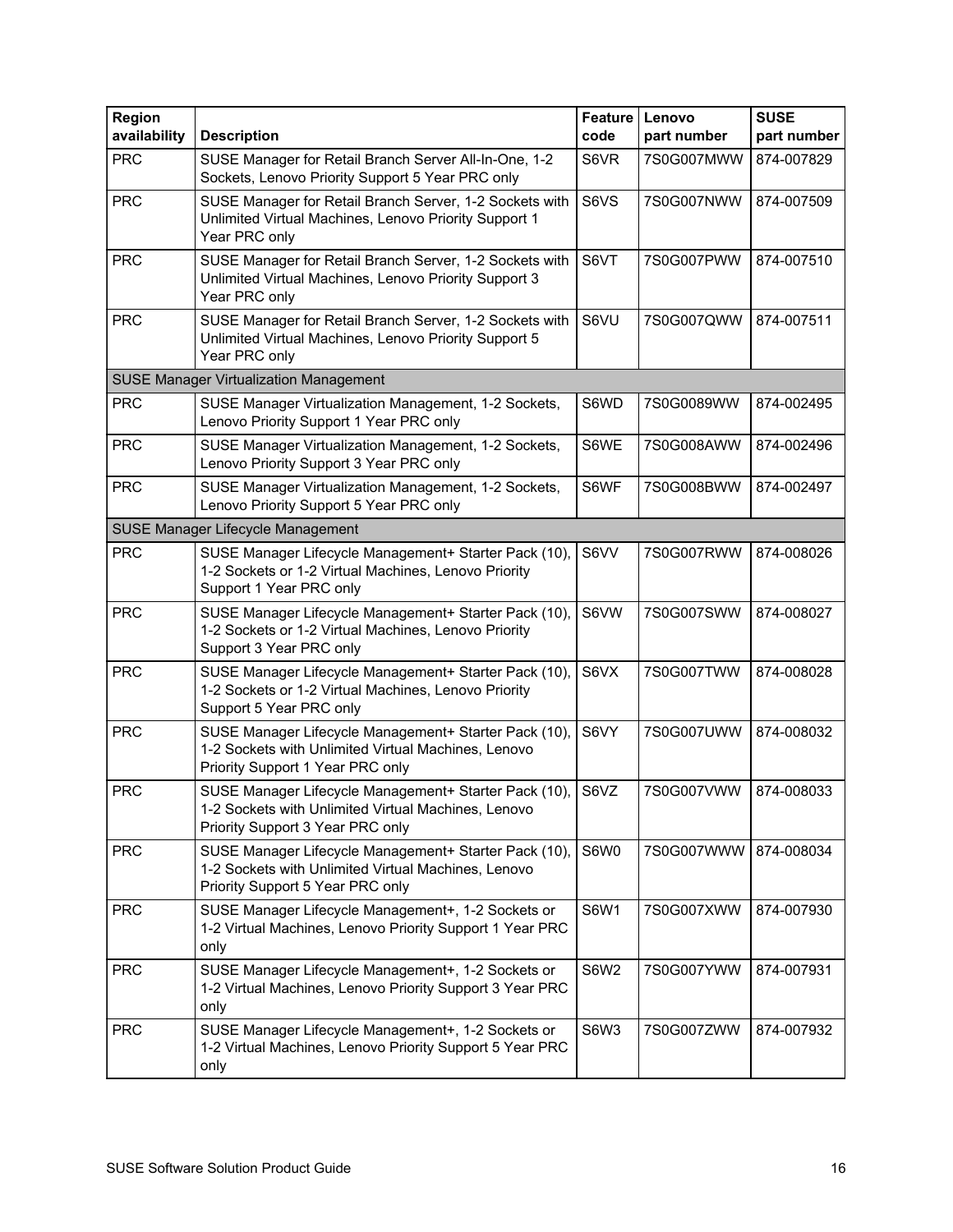| Region<br>availability | <b>Description</b>                                                                                                             | <b>Feature</b><br>code | Lenovo<br>part number | <b>SUSE</b><br>part number |
|------------------------|--------------------------------------------------------------------------------------------------------------------------------|------------------------|-----------------------|----------------------------|
| <b>PRC</b>             | SUSE Manager Lifecycle Management+, 1-2 Sockets with<br>Unlimited Virtual Machines, Lenovo Priority Support 1<br>Year PRC only | <b>S6W4</b>            | 7S0G0080WW            | 874-007936                 |
| <b>PRC</b>             | SUSE Manager Lifecycle Management+, 1-2 Sockets with<br>Unlimited Virtual Machines, Lenovo Priority Support 3<br>Year PRC only | <b>S6W5</b>            | 7S0G0081WW            | 874-007937                 |
| <b>PRC</b>             | SUSE Manager Lifecycle Management+, 1-2 Sockets with<br>Unlimited Virtual Machines, Lenovo Priority Support 5<br>Year PRC only | <b>S6W6</b>            | 7S0G0082WW            | 874-007938                 |
|                        | <b>SUSE Manager Monitoring</b>                                                                                                 |                        |                       |                            |
| <b>PRC</b>             | SUSE Manager Monitoring, x86 & 1-2 Sockets or 1-2<br>Virtual Machines, Lenovo Priority Support 1 Year PRC<br>only              | <b>S6W7</b>            | 7S0G0083WW            | 874-006949                 |
| <b>PRC</b>             | SUSE Manager Monitoring, x86 & 1-2 Sockets or 1-2<br>Virtual Machines, Lenovo Priority Support 3 Year PRC<br>only              | <b>S6W8</b>            | 7S0G0084WW            | 874-006950                 |
| <b>PRC</b>             | SUSE Manager Monitoring, x86 & 1-2 Sockets or 1-2<br>Virtual Machines, Lenovo Priority Support 5 Year PRC<br>only              | S6W9                   | 7S0G0085WW            | 874-007245                 |
| <b>PRC</b>             | SUSE Manager Monitoring, x86 & 1-2 Sockets with<br>Unlimited Virtual Machines, Lenovo Priority Support 1<br>Year PRC only      | S6WA                   | 7S0G0086WW            | 874-006951                 |
| <b>PRC</b>             | SUSE Manager Monitoring, x86 & 1-2 Sockets with<br>Unlimited Virtual Machines, Lenovo Priority Support 3<br>Year PRC only      | S6WB                   | 7S0G0087WW            | 874-006952                 |
| <b>PRC</b>             | SUSE Manager Monitoring, x86 & 1-2 Sockets with<br>Unlimited Virtual Machines, Lenovo Priority Support 5<br>Year PRC only      | S6WC                   | 7S0G0088WW            | 874-007246                 |

### **SUSE Rancher**

This section provides information on SUSE Rancher products.

If your organization is deploying Kubernetes clusters to accelerate digital transformation, SUSE Rancher unifies these clusters to ensure consistent operations, workload management, and enterprise-grade security – from core to cloud to edge, and from any provider. Rancher adds significant value on top of Kubernetes, first by centralizing authentication and role-based access control (RBAC) for all of the clusters, giving global admins the ability to control cluster access from one location.

SUSE Rancher addresses the needs of DevOps teams deploying applications with Kubernetes and IT operations delivering enterprise-critical services.

**SUSE Rancher Management Server Subscription Offering:** SUSE Rancher provides simple, consistent cluster operations including provisioning and templates, configuration, and lifecycle version management, along with visibility and diagnostics. SUSE Rancher supports management of any CNCF certified Kubernetes distribution, that includes for development (Edge, Branch workloads, etc.) for on-premises workloads, for public Cloud and hosted Kubernetes services (like Amazon Elastic Kubernetes Services, Azure Kubernetes Services and Google Kubernetes engine)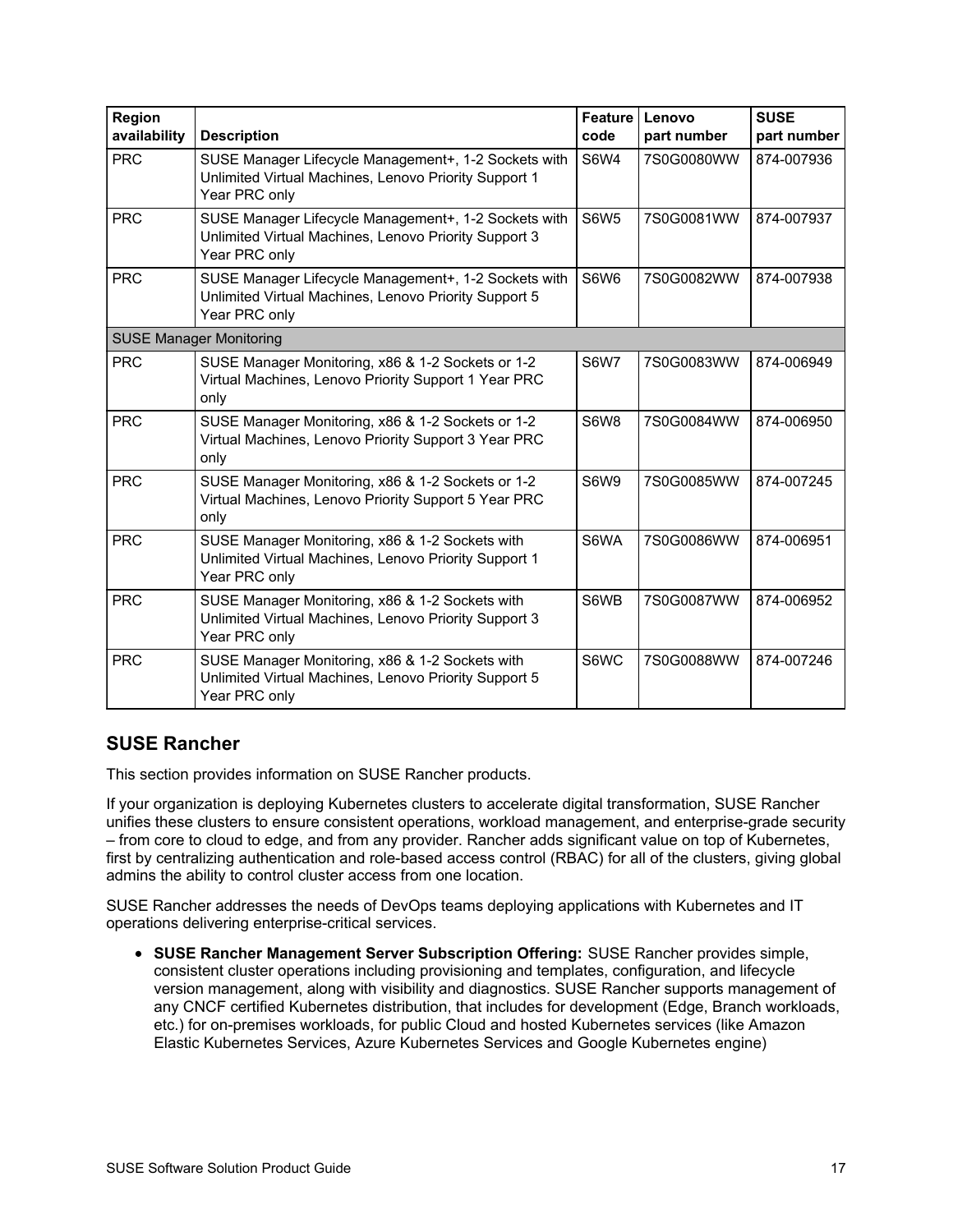SUSE Rancher includes audit and security guideline enforcement, monitoring, and logging functions, along with user, network and workload policies distributed across all managed clusters. SUSE Rancher also provides a rich catalog of services for building, deploying, and scaling containerized applications, including app packaging, logging, monitoring, and service mesh.

- **SUSE Rancher Additional Management Server:** If You require more than one Instance of SUSE Rancher Management Server, you may purchase one or more SUSE Rancher Additional Management Server Subscription Offerings. Each SUSE Rancher Additional Management Server Subscription Offering requires you to first purchase at least one "SUSE Rancher Management Server" Subscription Offering.
- **Longhorn Subscription Offering:** The Longhorn Subscription Offering is an addon which requires a Current SUSE Rancher Node or Cloud Kubernetes Node Subscription Offering.
- **SUSE Rancher Node Subscription Offering:** SUSE Rancher Node Subscription Offerings first require a SUSE Rancher Management Server Subscription Offering. For installations running on a Physical Server or as a Virtual Instance, SUSE Rancher Node Subscription Offerings can be used with an unlimited number of Sockets per Physical Server or vCPUs per Virtual Machine.

The following table lists the ordering information for SUSE Rancher offerings.

| Region<br>availability | <b>Description</b>                                                                                      | <b>Feature</b><br>code | Lenovo<br>part number | <b>SUSE</b><br>part number |
|------------------------|---------------------------------------------------------------------------------------------------------|------------------------|-----------------------|----------------------------|
| <b>WW</b>              | SUSE Rancher Additional Management Server, per<br>Instance, SUSE Provided Priority Subscription, 1 Year | S7KX                   | 7S0G008UWW            | R-0011-PS1                 |
| <b>WW</b>              | SUSE Rancher Additional Management Server, per<br>Instance, SUSE Provided Priority Subscription, 3 Year | S7KY                   | 7S0G008VWW            | R-0011-PS3                 |
| <b>WW</b>              | SUSE Rancher Additional Management Server, per<br>Instance, SUSE Provided Priority Subscription, 5 Year | S7KZ                   | 7S0G008WWW            | R-0011-PS5                 |
| <b>WW</b>              | SUSE Rancher Additional Management Server, per<br>Instance, SUSE Provided Standard Subscription, 1 Year | S7L0                   | 7S0G008XWW            | R-0011-SS1                 |
| <b>WW</b>              | SUSE Rancher Additional Management Server, per<br>Instance, SUSE Provided Standard Subscription, 3 Year | <b>S7L1</b>            | 7S0G008YWW            | R-0011-SS3                 |
| <b>WW</b>              | SUSE Rancher Additional Management Server, per<br>Instance, SUSE Provided Standard Subscription, 5 Year | <b>S7L2</b>            | 7S0G008ZWW            | R-0011-SS5                 |
| <b>WW</b>              | SUSE Rancher Management Server, per Instance, SUSE<br>Provided Priority Subscription, 1 Year            | S7LF                   | 7S0G009CWW            | R-0001-PS1                 |
| <b>WW</b>              | SUSE Rancher Management Server, per Instance, SUSE<br>Provided Priority Subscription, 3 Year            | S7LG                   | 7S0G009DWW            | R-0001-PS3                 |
| <b>WW</b>              | SUSE Rancher Management Server, per Instance, SUSE<br>Provided Priority Subscription, 5 Year            | S7LH                   | 7S0G009EWW            | R-0001-PS5                 |
| <b>WW</b>              | SUSE Rancher Management Server, per Instance, SUSE<br>Provided Standard Subscription, 1 Year            | S7LJ                   | 7S0G009FWW            | R-0001-SS1                 |
| <b>WW</b>              | SUSE Rancher Management Server, per Instance, SUSE<br>Provided Standard Subscription, 3 Year            | S7LK                   | 7S0G009GWW            | R-0001-SS3                 |
| <b>WW</b>              | SUSE Rancher Management Server, per Instance, SUSE<br>Provided Standard Subscription, 5 Year            | S7LL                   | 7S0G009HWW            | R-0001-SS5                 |
| <b>WW</b>              | SUSE Rancher, 10 Nodes, Requires Priority Server,<br>SUSE Provided, Subscription, 1 Year                | S7LM                   | 7S0G009JWW            | R-0004-PS1                 |
| <b>WW</b>              | SUSE Rancher, 10 Nodes, Requires Priority Server,<br>SUSE Provided, Subscription, 3 Year                | S7LN                   | 7S0G009KWW            | R-0004-PS3                 |

Table 15. SUSE Rancher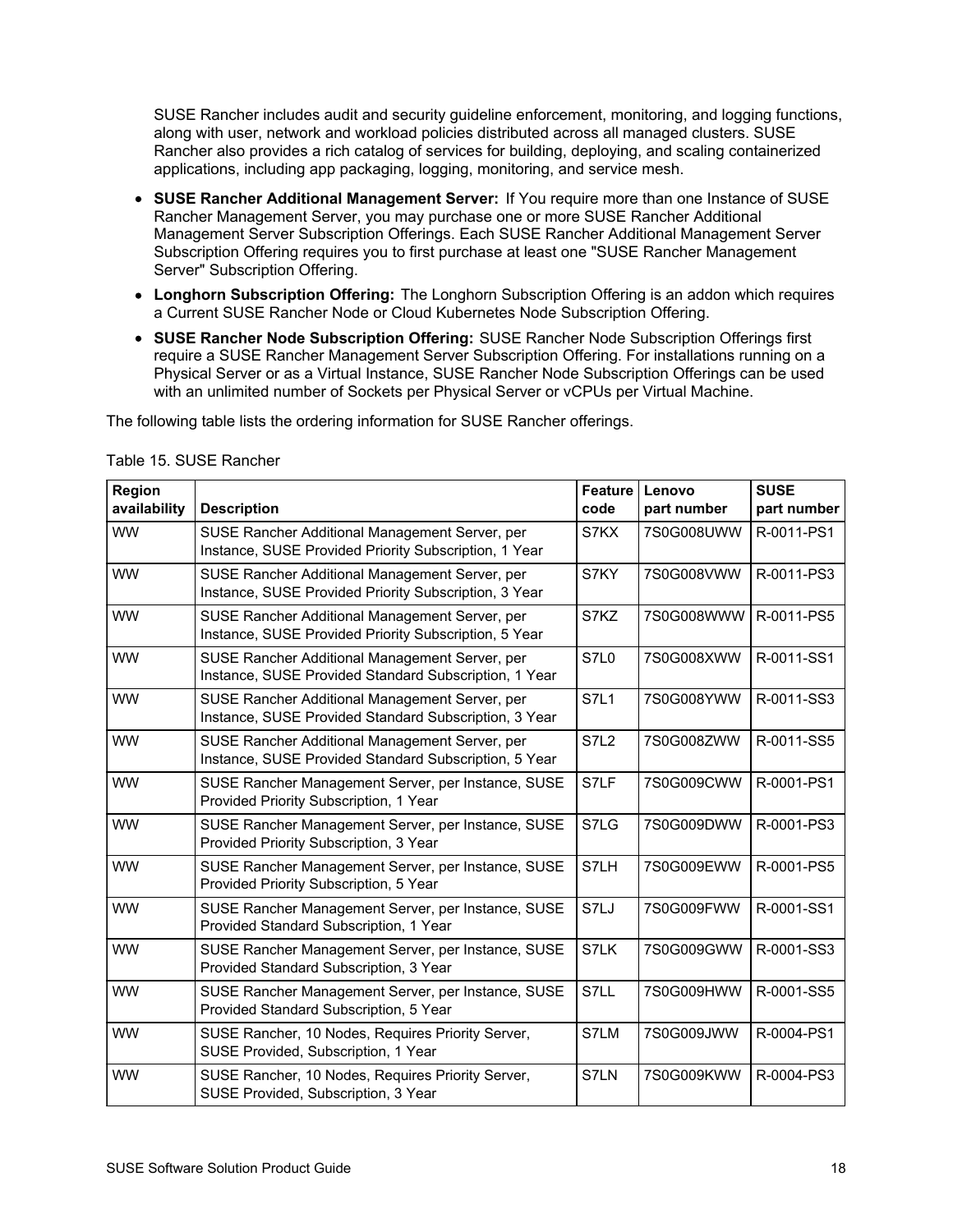| <b>Region</b><br>  availability | <b>Description</b>                                                                       | <b>Feature Lenovo</b><br>code | part number | <b>SUSE</b><br>part number |
|---------------------------------|------------------------------------------------------------------------------------------|-------------------------------|-------------|----------------------------|
| <b>WW</b>                       | SUSE Rancher, 10 Nodes, Requires Priority Server,<br>SUSE Provided, Subscription, 5 Year | S7LP                          | 7S0G009LWW  | <b>IR-0004-PS5</b>         |

### **SUSE Subscription Renewals from Lenovo**

SUSE licenses are subscription-based, which means that the client has the right to use the software only as long as they have an active subscription. Subscription licenses include updates and support.

Lenovo can renew SUSE part numbers with additional 1, 3 or 5 years of usage. A Subscription and Support (S&S) renewal extends the subscription for a year or more. The customer does not have to purchase a new software license.

The benefit of renewing subscriptions with Lenovo means that you save time and money. Lenovo offers a single point of contact for hardware and software support, so you don't have to lose time maintaining vendor contact lists and can instead focus on things that matter to your business. Allow us to protect your business agility and product capabilities with your current technology and maintain 24x7 access to service and support (depending on the support contract the company holds). In addition, timely renewals avoid services lapse, non-compliance, and costly reinstatement fees.

If you want to renew your subscriptions, start by contacting our renewal team:

- Asia Pacific region: TBD
- EMEA region: [emeasw\\_renew@lenovo.com](mailto:emeasw_renew@lenovo.com)
- Latin America region: [renovacionla@lenovo.com](mailto:renovacionla@lenovo.com)
- North America region: TBD
- PRC: TBD

### **Subscription FAQ**

Additional information about subscriptions.

#### 1. **Q: What types of SUSE subscriptions does Lenovo offer?**

**A:** Lenovo offers OEM subscriptions and Resell subscriptions for SUSE Linux, HPC, SAP, Manager, and Rancher. "OEM" subscriptions come with industry leading 24x7 support from Lenovo offering a single point to call for any hardware or software issues. Please refer to the product list found in this document.

#### 2. **Q: How is SUSE Linux Enterprise Server sold?**

**A:** SUSE subscriptions are sold in 1, 3 and 5-year options. These are not "licenses" but are subscriptions that provide access to all software downloads, patches, upgrades, etc. and the ability to contact Lenovo or SUSE for support. Support will be either 12x5 or 24x7 terms. Subscriptions are delivered from Lenovo to the customer.

#### 3. **Q: How are the SUSE subscriptions delivered?**

**A:** SUSE subscription keys are inventoried by Lenovo and delivered via the Lenovo Key Management System (LKMS). Customers are sent an Authorization Code used to register the purchase on the LKMS. The actual subscription keys are then emailed to the customer to register at the customer's SUSE user account.

#### 4. **Q: Can I reassign a SUSE subscription in the case of new hardware or a disaster recovery scenario?**

**A:** Yes, SUSE subscriptions can be reassigned to a new server by changing the server on the customer's SUSE account.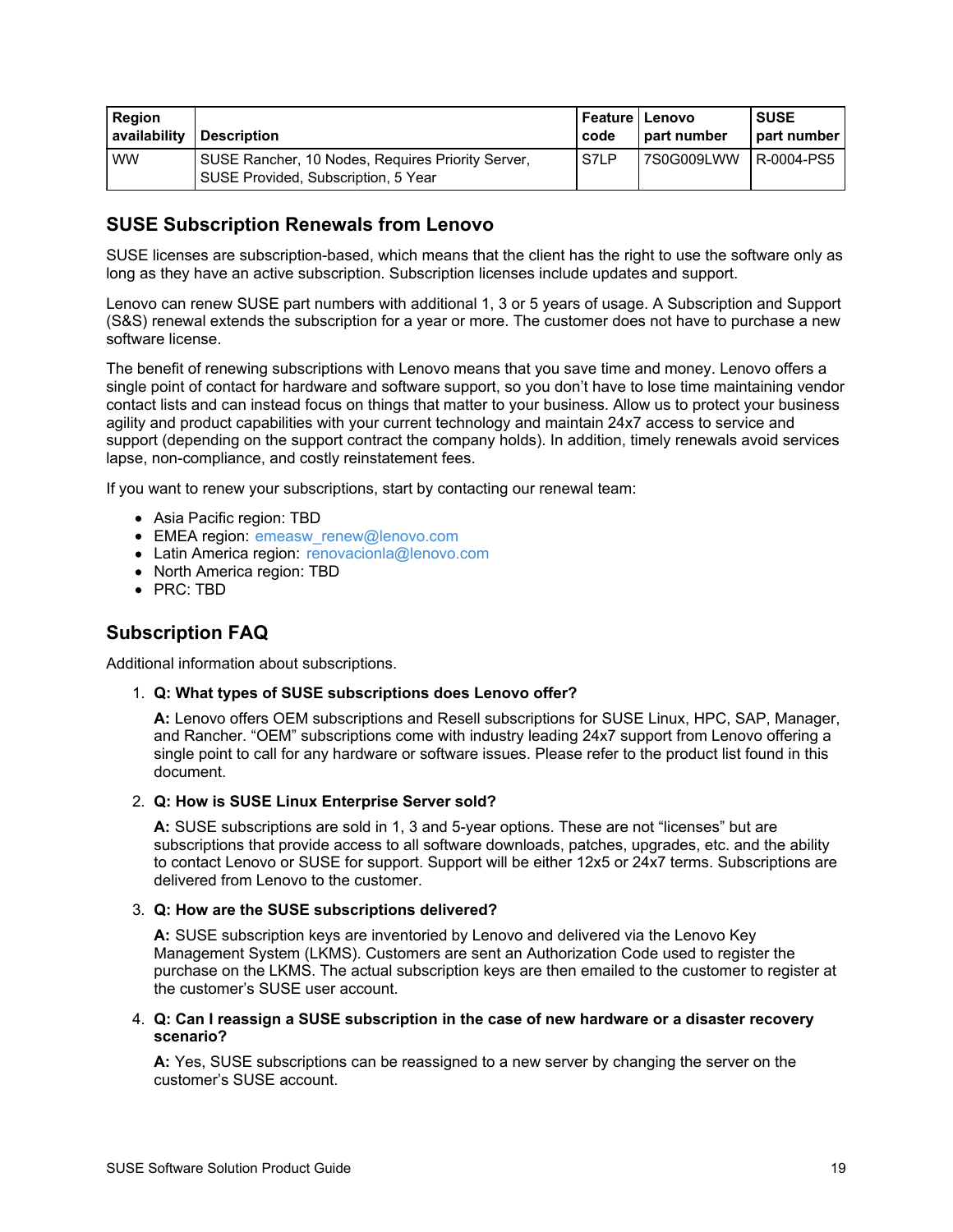### **Lenovo compatibility**

The Lenovo Server Operating System Interoperability Guide (OSIG) is a comprehensive source of information about operating system compatibility with Lenovo servers. It includes servers in the ThinkSystem, ThinkAgile, System x, ThinkServer, NeXtScale, Flex System and BladeCenter product families and covers servers that are currently supported by Lenovo under warranty.

For more information, please visit the OSIG page at <http://lenovopress.com/osig>. Use the dropdown menus to filter and fine tune your search. In each of the search results, the support statement column contains clickable links that opens a popup window with details about the support.

For Lenovo option compatibility, the Lenovo ServerProven® program validates selected products for compatibility with all Lenovo ThinkSystem servers. Through the ServerProven Program, Lenovo works with industry leaders to test their equipment with Lenovo products.

For compatibility information, please visit the ServerProven site at <http://www.lenovo.com/us/en/serverproven/>. For more details, please click on the Lenovo product. For compatibility with OS, please click on the green + button to expand the section.

# **Support from Lenovo**

Lenovo Support provides comprehensive, single-source support for a wide range of server operating systems including SUSE Linux. Lenovo provides 24x7x365 service for critical problems, and support during business hours for noncritical problems. If live phone help is unavailable during those service windows, responses are provided within 2 hours.

For more information on SUSE Linux support, see the following web page: <https://datacentersupport.lenovo.com/solutions/HT507837>

### **Additional resources**

For more information about these SUSE offerings from Lenovo, see the following links:

- SUSE for HPC [Solutions](https://www.suse.com/products/server/hpc/)
- Flyer: Grow Your SAP [Applications](https://d3kex6ty6anzzh.cloudfront.net/uploads/c1/c1ed5e74bfa034fc48d353439867857903c05187.pdf) with Lenovo and SUSE

# **Related product families**

Product families related to this document are the following:

**SUSE Linux [Enterprise](https://lenovopress.com/software/os/suse) Server**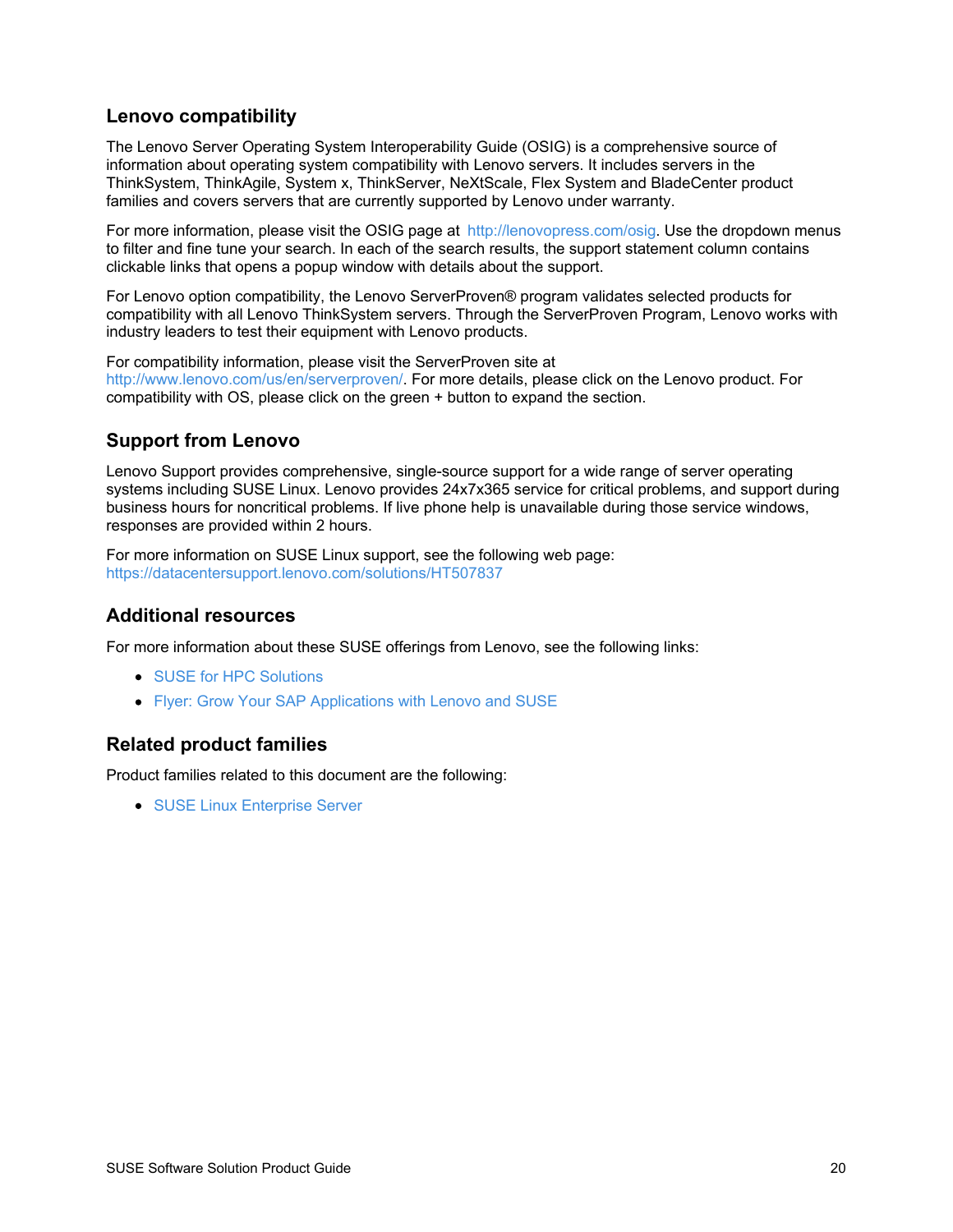### **Notices**

Lenovo may not offer the products, services, or features discussed in this document in all countries. Consult your local Lenovo representative for information on the products and services currently available in your area. Any reference to a Lenovo product, program, or service is not intended to state or imply that only that Lenovo product, program, or service may be used. Any functionally equivalent product, program, or service that does not infringe any Lenovo intellectual property right may be used instead. However, it is the user's responsibility to evaluate and verify the operation of any other product, program, or service. Lenovo may have patents or pending patent applications covering subject matter described in this document. The furnishing of this document does not give you any license to these patents. You can send license inquiries, in writing, to:

Lenovo (United States), Inc. 8001 Development Drive Morrisville, NC 27560 U.S.A. Attention: Lenovo Director of Licensing

LENOVO PROVIDES THIS PUBLICATION "AS IS" WITHOUT WARRANTY OF ANY KIND, EITHER EXPRESS OR IMPLIED, INCLUDING, BUT NOT LIMITED TO, THE IMPLIED WARRANTIES OF NON-INFRINGEMENT, MERCHANTABILITY OR FITNESS FOR A PARTICULAR PURPOSE. Some jurisdictions do not allow disclaimer of express or implied warranties in certain transactions, therefore, this statement may not apply to you.

This information could include technical inaccuracies or typographical errors. Changes are periodically made to the information herein; these changes will be incorporated in new editions of the publication. Lenovo may make improvements and/or changes in the product(s) and/or the program(s) described in this publication at any time without notice.

The products described in this document are not intended for use in implantation or other life support applications where malfunction may result in injury or death to persons. The information contained in this document does not affect or change Lenovo product specifications or warranties. Nothing in this document shall operate as an express or implied license or indemnity under the intellectual property rights of Lenovo or third parties. All information contained in this document was obtained in specific environments and is presented as an illustration. The result obtained in other operating environments may vary. Lenovo may use or distribute any of the information you supply in any way it believes appropriate without incurring any obligation to you.

Any references in this publication to non-Lenovo Web sites are provided for convenience only and do not in any manner serve as an endorsement of those Web sites. The materials at those Web sites are not part of the materials for this Lenovo product, and use of those Web sites is at your own risk. Any performance data contained herein was determined in a controlled environment. Therefore, the result obtained in other operating environments may vary significantly. Some measurements may have been made on development-level systems and there is no guarantee that these measurements will be the same on generally available systems. Furthermore, some measurements may have been estimated through extrapolation. Actual results may vary. Users of this document should verify the applicable data for their specific environment.

#### **© Copyright Lenovo 2022. All rights reserved.**

This document, LP1264, was created or updated on November 16, 2021.

Send us your comments in one of the following ways:

- Use the online Contact us review form found at: <https://lenovopress.com/LP1264>
- Send your comments in an e-mail to: [comments@lenovopress.com](mailto:comments@lenovopress.com?subject=Feedback for LP1264)

This document is available online at <https://lenovopress.com/LP1264>.